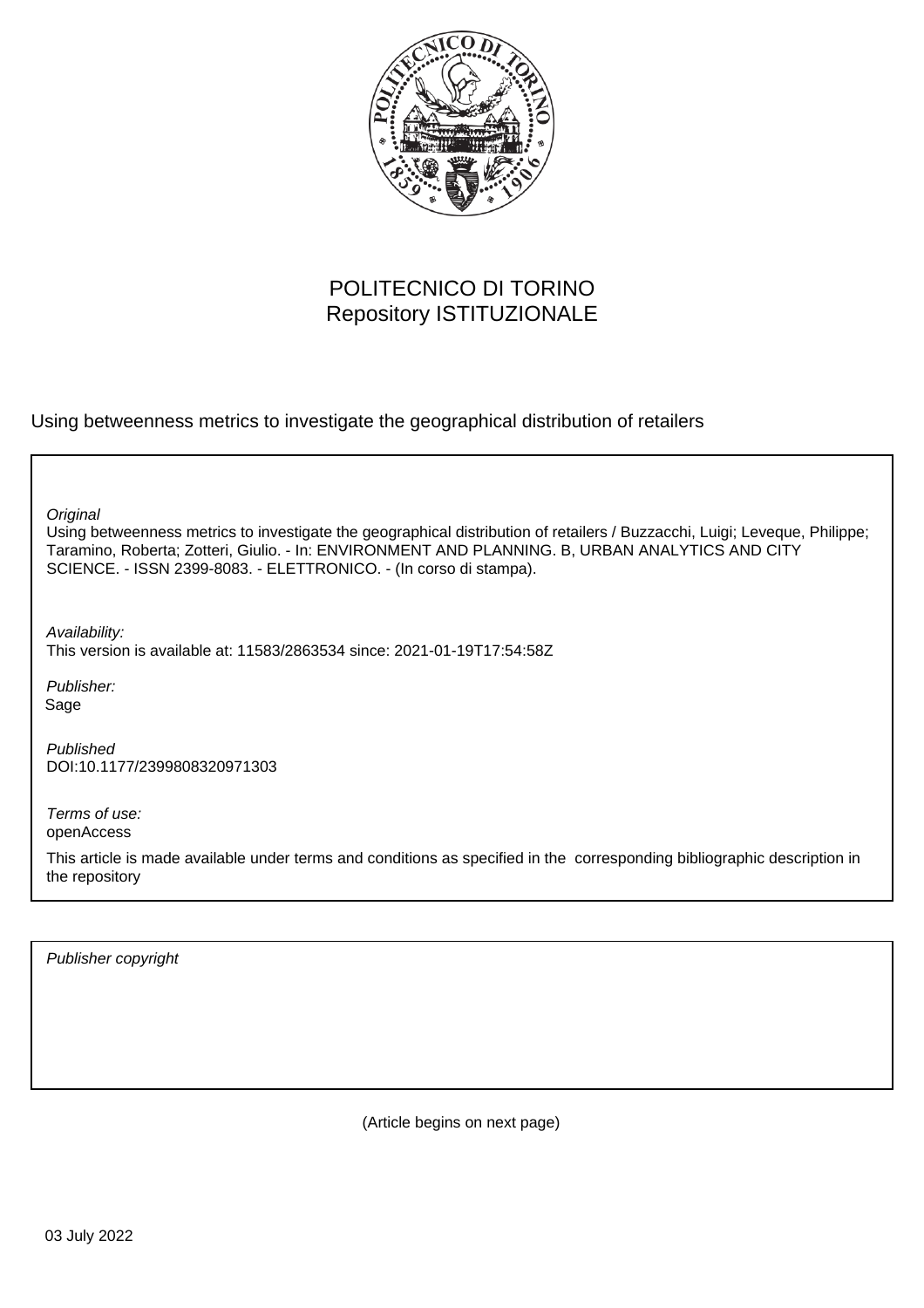Article



EPB: Urban Analytics and City Science 0(0) 1–18 C The Author(s) 2020 Article reuse guidelines: [sagepub.com/journals-permissions](http://uk.sagepub.com/en-gb/journals-permissions) [DOI: 10.1177/2399808320971303](http://dx.doi.org/10.1177/2399808320971303) <journals.sagepub.com/home/epb>



investigate the geographical distribution of retailers

Using betweenness metrics to

Luigi Buzzacchi Polytechnic of Turin, Italy

Philippe Leveque

Polytechnic of Milan, Italy

# Roberta Taramino **D** and Giulio Zotteri

Polytechnic of Turin, Italy

# **Abstract**

In retailing, a location's accessibility and attractiveness depends on the spatial distribution of other stores and consumers. In particular, the literature shows that a place is more attractive for retailers if the generic routes taken by consumers often cross it. However, previous studies failed to consider that there are at least two possible consumer routes: job commutes from residential to workplaces and shopping trips among stores. In this paper, we analyze the impact of both consumer routes on the commercial patterns in Turin. The paper demonstrates that daily commutes to workplaces do not benefit a retailer along the trip, as much as journeys for shopping purposes do. In particular, we show that the benefits that a store can have when localized on the routes depend on the kind of goods it sells. Finally, the paper shows that stores selling homogeneous products and stores selling differentiated goods subject to comparison can differently benefit from being located in population hotspots and in commercial areas.

# Keywords

Location, retail, network accessibility, betweenness

#### Corresponding author:

Luigi Buzzacchi, Interuniversity Department of Regional and Urban Studies and Planning, Polytechnic of Turin, FULL | The Future Urban Legacy Lab, Viale Pier Andrea Mattioli, 39, Torino 10125, Italy. Email: [luigi.buzzacchi@polito.it](mailto:luigi.buzzacchi@polito.it)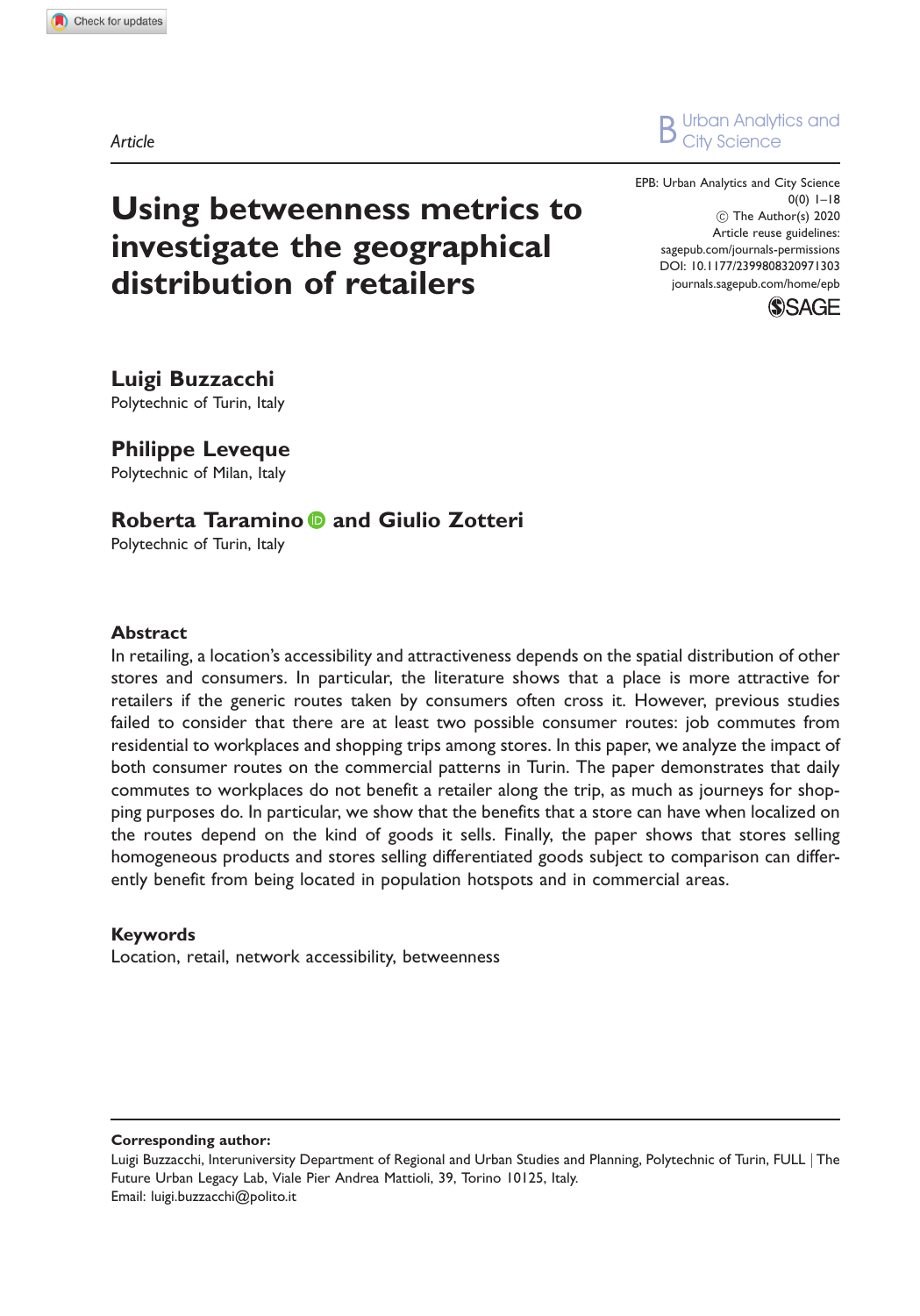# Introduction

A considerable amount of literature has been published on retailing location; these studies assume that retailing plays a vital role in the metabolism of a city (Batty, 1997; Meltzer and Schuetz, 2012; Waldfogel, 2008); "brick and mortar" retailing is a locally-based economic activity, where both demand and supply contain spatial characterizations. Different strands of literature are focused on the analysis of the forces driving the distribution of retailers in the city (Stahl, 1987). In recent years, the competitive pressure of internet retailing has been transforming the competitive landscape and more and more consumers shop online, especially in urban areas (Farag et al., 2006), where the internet and delivery services are widely available. However, still a large fraction of total consumption happens in the brick and mortar stores (only 7.3% of total retail sales in 2019 occur online in Italy).<sup>1</sup> Still this ubiquitous competitive force puts pressure on weaker and less productive retailers that might exit the market, thus transforming the geographical distribution of stores in the cities.

Traditionally, the literature on retailing has suggested that stores should be located in areas with a high density of potential customers; empirical models (Seim, 2006; Waldfogel, 2008) have shown that stores tend to locate in areas with high density of people, i.e. easily accessible for consumers. Intensity of local consumption matters for all stores, but it plays a crucial role when consumers are unwilling to travel long distances in search for a product. This stream of research shows that demographics are a key driver of the attractiveness of any given urban area.

A second recent stream of literature investigates the impact of urban morphology and population mobility on store location; indeed, "every local market is different in its shape and its road network" and "these differences may have important impacts on the resulting market structure" (Aguirregabiria and Suzuki, 2016: 33).

First, stores can only be located in buildings that can actually accommodate them. Therefore, the distribution of buildings impacts store distribution. Moreover, in an urban context, people move and not all shopping trips start at the consumer's house. Thus, not only the spatial distribution of retailers and population but the impact of urban morphology and the flow of consumers within the city matter too (Oppewal and Holyoake, 2004; Teller and Elms, 2012).

Also, strategic interactions among firms determine location decisions; the economic literature has suggested that retailers might want to locate near other retailers to enjoy agglomeration economies (Stahl, 1987; Wolinsky, 1983); retailers might prefer locating near other retailers, because they jointly are more attractive to the consumers who do not know their exact tastes regarding commodities, who might want to compare products, prices, or find complementary items in a single shopping trip (Claycombe, 1991; Fischer and Harrington, 1996; Konishi, 2005). These agglomeration economies might draw more traffic to the set of neighboring stores (Koster and Pasidis, 2019). Agglomeration economies are counter-balanced by an increased level of competition among retailers, since consumers will switch from a retailer to the competitor more easily (i.e. with lower search cost). The first tend to group retailers together, the latter could tend to spread them evenly within the city (Baum and Haveman, 1997; Brown, 1993; Economides, 1986). Eaton and Lipsey (1979, 1982) and Fujita and Thisse (1996) provide a general treatment of equilibria, obtained from the strategic behaviors of consumers and firms.

The observed geographical distribution of retail stores depends on three processes: entry, location choice and exit. These processes are driven by the economic forces illustrated above as well as random events. Still, over time, the economic forces tend to overcome the random events and to shape the distribution of stores in the city. Indeed, retailers will be more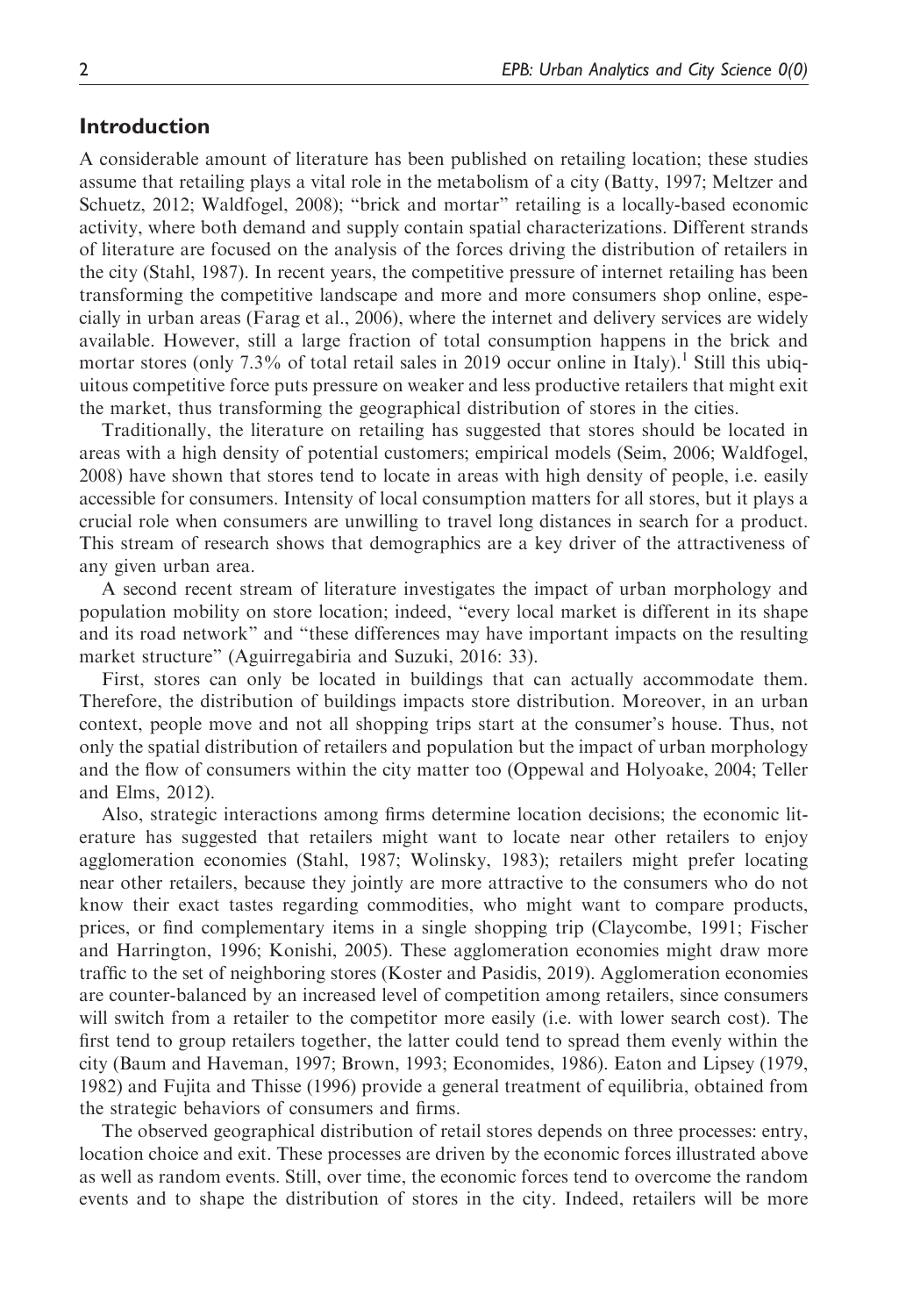inclined to locate/move where they expect to maximize their profits. Additionally, retailers who locate in such areas are more likely to survive than others.

In this paper, we investigate the data involving a static snapshot of retailers' distribution in the city of Turin and thus, we cannot disentangle the contribution of the entry, location, and exit processes. However, we can observe the distribution of stores and try to investigate the forces that contributed to it.

Namely, internet retailing is one of the forces that change the dynamics of the industry (see Weltevreden and Van Rietbergen, 2009). Clearly, the survival of brick and mortar stores might depend on the pressure from internet retailing in the product category they compete in, but all areas of the city will be subject to the same given competitive pressure from online retailers. Hence, when we observe the distribution of stores that were able to endure the competitive pressure of online retailers in any given category, we still can investigate their geographical distribution and wonder what spatial economic forces shaped the geographical distribution of stores. Weltevreden and Van Rietbergen (2009: 297) show that "accessibility and travel time" (i.e. geographical features of the brick and mortar stores) are a significant driver of substitution between brick and mortar shopping and online shopping in a European context.

The paper begins with a literature review, which provided us with some hypotheses to test. The subsequent section is concerned with the empirical tests. There, dependent and independent variables are defined and the available data are illustrated. Subsequently, we present our empirical strategy and the results obtained and the last section concludes the paper.

# Research framework and hypotheses

The empirical literature focusing on the location of retailers within the city introduces several metrics for capturing location attributes that affect the probability of finding a retailer in a specific position (Guy, 1983; O'Kelly, 1999). Porta et al. (2009) and Sevtsuk (2014), in particular, use the *closeness*, *betweenness*, and *straightness* measures. While the closeness to customers and other stores can capture the demography and the agglomeration, straightness and betweenness can capture the impact of the urban morphology and the consumer flows within the city.

Conceptually, closeness indicates how far each location is from the others. When we compute the closeness of a location to consumers' houses, we can capture whether the location is conveniently located near places where people live (demographics). When we compute the closeness of a location to retail stores, we can measure the extent to which it might either enjoy economies of agglomeration or the presence of specific advantages of that location (e.g. sources of consumers' traffic such as large train stations).

The betweenness can capture whether people pass by a given location while moving within the city. Hence, the betweenness measure indicates the potential traffic passing by a given location and traffic is a key driver of the attractiveness of any given location for retailers.

Sevtsuk (2014) investigates the impact of the flow of people within the city on retail locations. The betweenness index used by Sevtsuk estimates the number of times a consumer passes by a location, using the shortest paths from every building to every building in the city. He demonstrates that such an index is a useful metric to investigate retail location distribution. He states that all retailers appear to value places with higher levels of passing traffic, i.e. high betweenness values.

Finally, the straightness metric assumes that shopping strategies often include unplanned purchases at more visible physical stores; places highly noticeable from the shopping path are consequently more frequented, making them more attractive as retailer locations.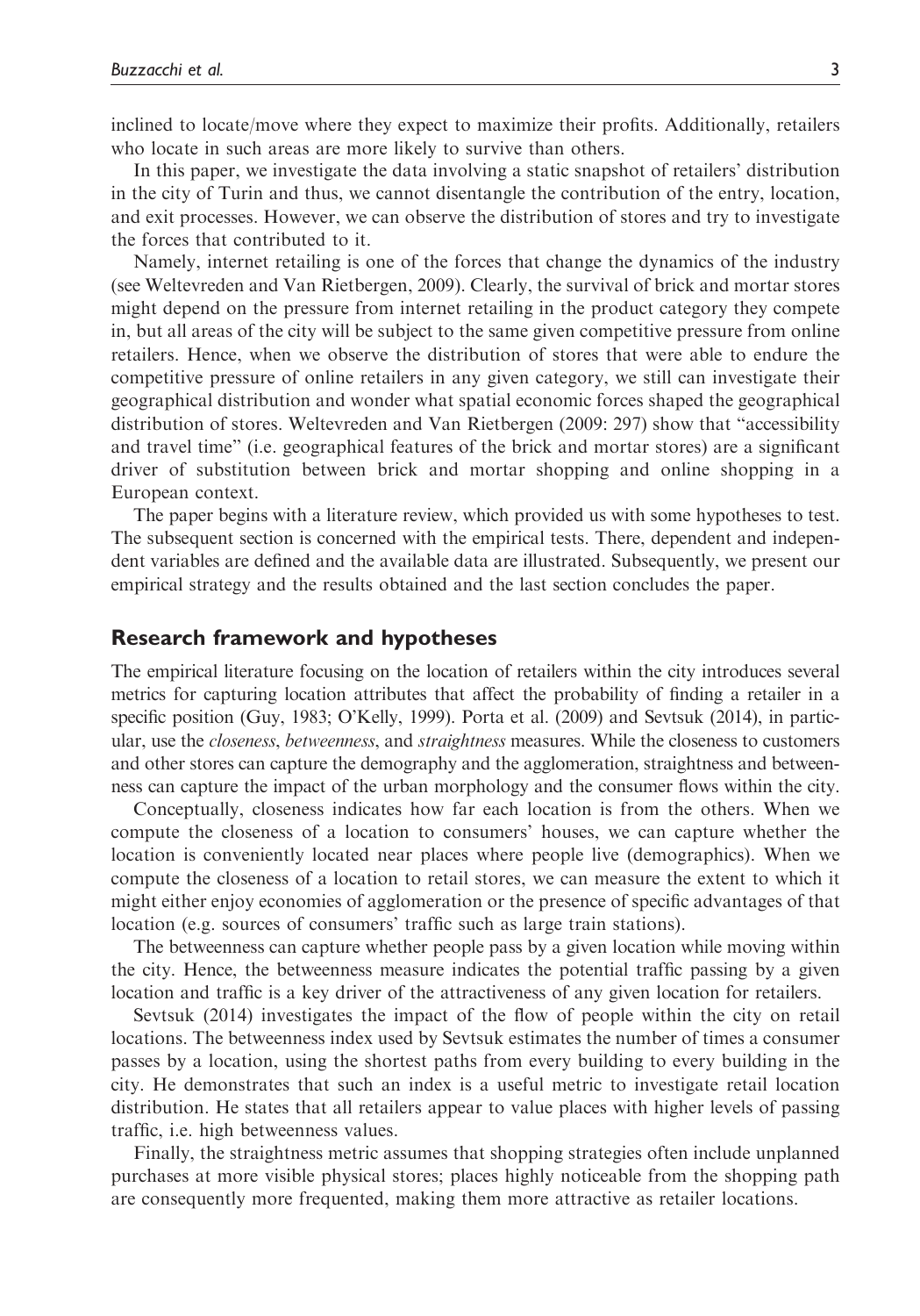In this paper, we analyze location attractiveness and accessibility, using all of the above metrics. Our contribution is twofold. First, we show that different flows of people can have different impacts on the location distribution of stores in a city. Second, we show that stores selling different kinds of goods might benefit from the different flows of consumers differently.

As for the first point, our research argues that a betweenness index where sources and destinations are all the buildings in a city, may not fully capture the type and the magnitude of consumer flows. Indeed, we argue that different kinds of trips might have different impacts on retail stores, thus, determining the real importance of "being in the middle" for the retail system.

On the one hand, we estimate the daily commutes of people from their home to their workspaces. These trips are relatively long and might be performed with faster means of transportation (e.g. cars, subways) and, thus, might not generate a large positive impact on consumer demands and attractiveness of the location for retailers.

On the other hand, we can simulate shopping trips from store to store; these trips are relatively shorter and typically on foot, thus making it easier for consumers to stop by and shop, increasing the attractiveness of the location for retailers.

Subsequently, for each building in the city, we will be able to calculate the betweenness for both the first (daily commutes from home to work) and second set of routes (shopping trips from store to store).

As for the second point, the literature about consumers' shopping behaviors highlights three possible conflicting habits (Carlson and McAfee, 1984; Schulz and Stahl, 1996; Urbany et al., 1996). Consumers want to minimize the time cost for searching for the goods they want to purchase. Also, they want to maximize the opportunity to compare goods, if they are purchasing nonhomogeneous products. Moreover, they try to combine purchases through "multipurpose shopping" using linked trips (Lambiri et al., 2017) that tends to increase the variety of complementary shops in a given area (Burdett and Malueg, 1981; McLafferty and Ghosh, 1986).

Also, part of the purchases of any given shopping trip are unplanned. They can also be decided in the store, driven by an in-store promotion or by a well-designed shopping window. These unplanned purchases make the high store locations (i.e. high consumer traffic areas) even more attractive.

Finally, both consumers and retailers appreciate to be located in dense commercial areas; the former wish to compare products and to combine purchases in linked trips, the latter benefit from the increased traffic of consumers.

The net balance between these forces driving consumers' behavior (and thus retailers' location choices) could depend on the type of goods that are bought (sold). Copeland, in 1923, outlined a basic distinction between convenience goods and shopping goods.<sup>2</sup> The first ones are essential consumer goods, characterized by lower product differentiations and lower price dispersions. The latter ones are differentiated according to some characteristics of the goods that the consumer typically compares before purchasing. This distinction between different types of goods is essential, since consumers tend to behave differently when shopping for convenience versus shopping goods. Thus, business retail strategies, among which the choice of location, must reflect the specific nature of the products sold (Holton, 1958).

The results of this literature suggest that:

• Convenience goods tend to be purchased from easily accessible stores (Bucklin, 1963). Indeed, consumers are expected to be relatively indifferent towards which store to visit, given their slight product differentiation. Consumers are typically familiar with these products and, as soon as they decide what convenience goods they want to buy, they will reduce the time cost spent searching. This is also because these products are,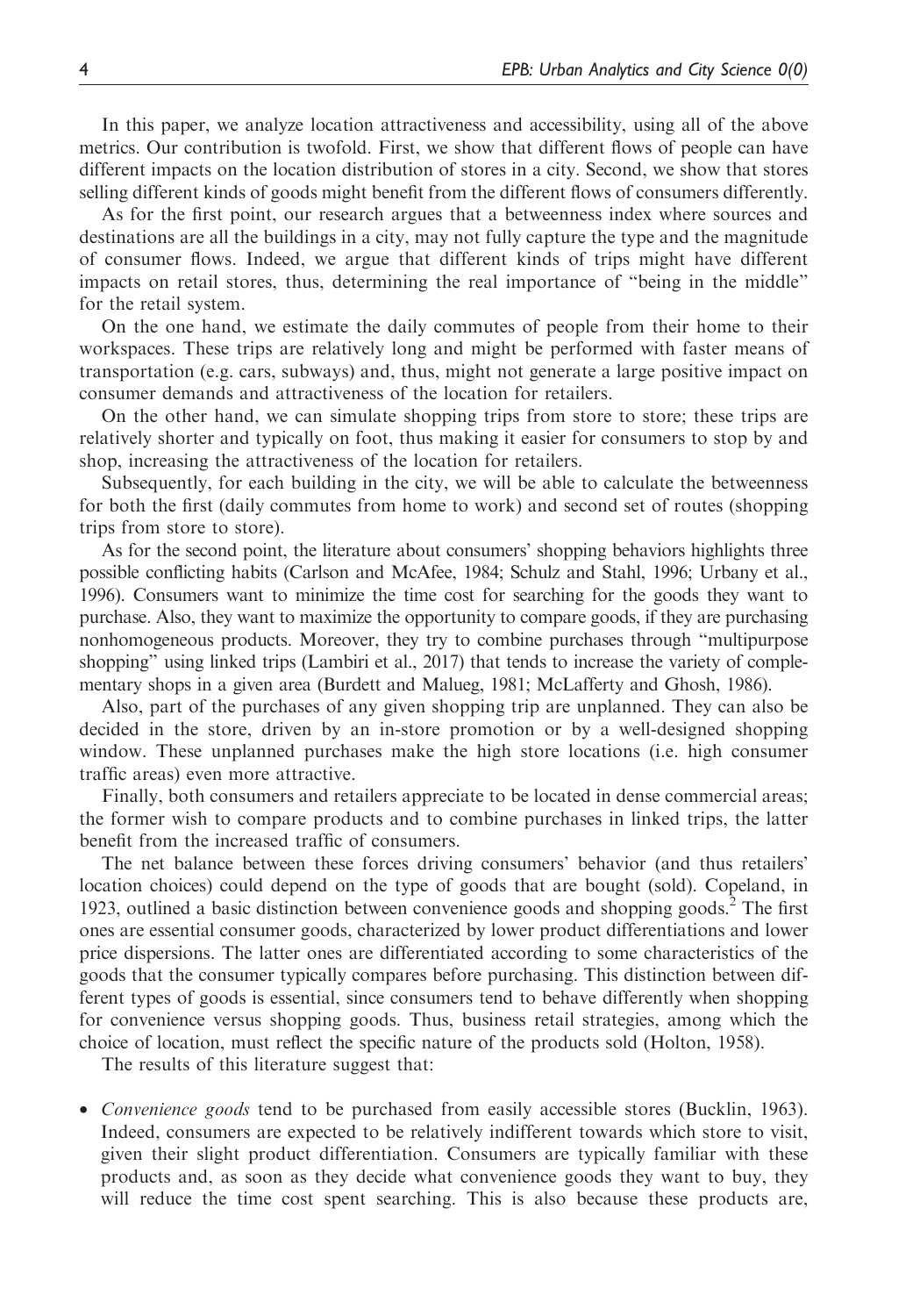generally, relatively cheaper and purchased quite frequently. Hence, retailers who choose easily accessible locations for the consumers gain a sizable competitive advantage. These consumers will in fact tend to purchase such products from near their houses, their workplaces, or along the routes they frequent most.

• *Shopping goods* tend to be compared by consumers, who are pleased to visit many heterogeneous stores to compare products and prices before making their purchase. Consumers often compare products because they have not been able to establish exactly what they desire before the shopping trip and want to compare products and prices during the shopping trip (Bucklin, 1963). Consequently, the consumer appreciates a spatially concentrated distribution of shopping goods stores and retailers selling shopping goods can benefit from being near other such retailers, despite the increase in competition.

#### Therefore:

Hypothesis 1: The spatial distribution of the population has a positive impact on the spatial distribution of stores; the higher the number of people living close to a given location, the higher the probability of visiting a store in that given location.

Hypothesis 2: The density of retailers around a location is positively correlated to the attractiveness of that location for all retailers. This effect can be attributed first to the opportunity that the location offers to the consumers who want to purchase more than one good on a single trip to reduce search costs, second to the increased possibility to compare for consumers who want to compare before purchasing, third to the presence of specific advantages, such as infrastructures (Teller and Elms, 2012). Moreover, a store located in places where retailers agglomerate benefits a higher number of consumers visits and, hence, of unplanned purchases.

Hypothesis 3: The flow of people has a positive impact on the spatial distribution of stores; the higher the betweenness of a given location, the higher the probability of noticing a store in that given location. However, the traffic generated by shopping trips benefits the retail activities more than traffic generated by daily commutes, because daily commutes are performed on tighter schedules and with quicker means of transportation; hence, in case of daily commutes, stopovers and linked trips are less convenient. Moreover, the higher the time spent on shopping activity, the higher the possibility for stores to benefit from unplanned purchases that are decided in front of the store; we expect the impact of the betweenness of daily commutes, with respect to the betweenness of shopping trips on retail activity, to be lower.

Hypothesis 4: The visibility/accessibility of a specific location tends to make that location attractive for all retailers. In particular, a visible store can benefit from unplanned purchases.

Hypothesis 5: The density of retailers, the traffic generated by shopping trips, and accessibility have an impact that is higher for stores selling convenience goods than for stores selling shopping goods. Indeed, even if keeping other factors constant, almost all retailers prefer a location more accessible, with more shopping traffic passing by the front door and belonging to a shopping district, retailers who serve consumers who compare products tend to be planned destinations of shopping trips, while convenience goods stores benefit more from unplanned buying.

## Data and dependent variables

## Data

The analysis was carried out in the municipality of Turin, excluding the hilly area of the city. All variables are measured, if not differently stated, on 31 December 2016. The area studied corresponds to  $109.4 \text{ km}^2$ , with a population of 891,916 inhabitants.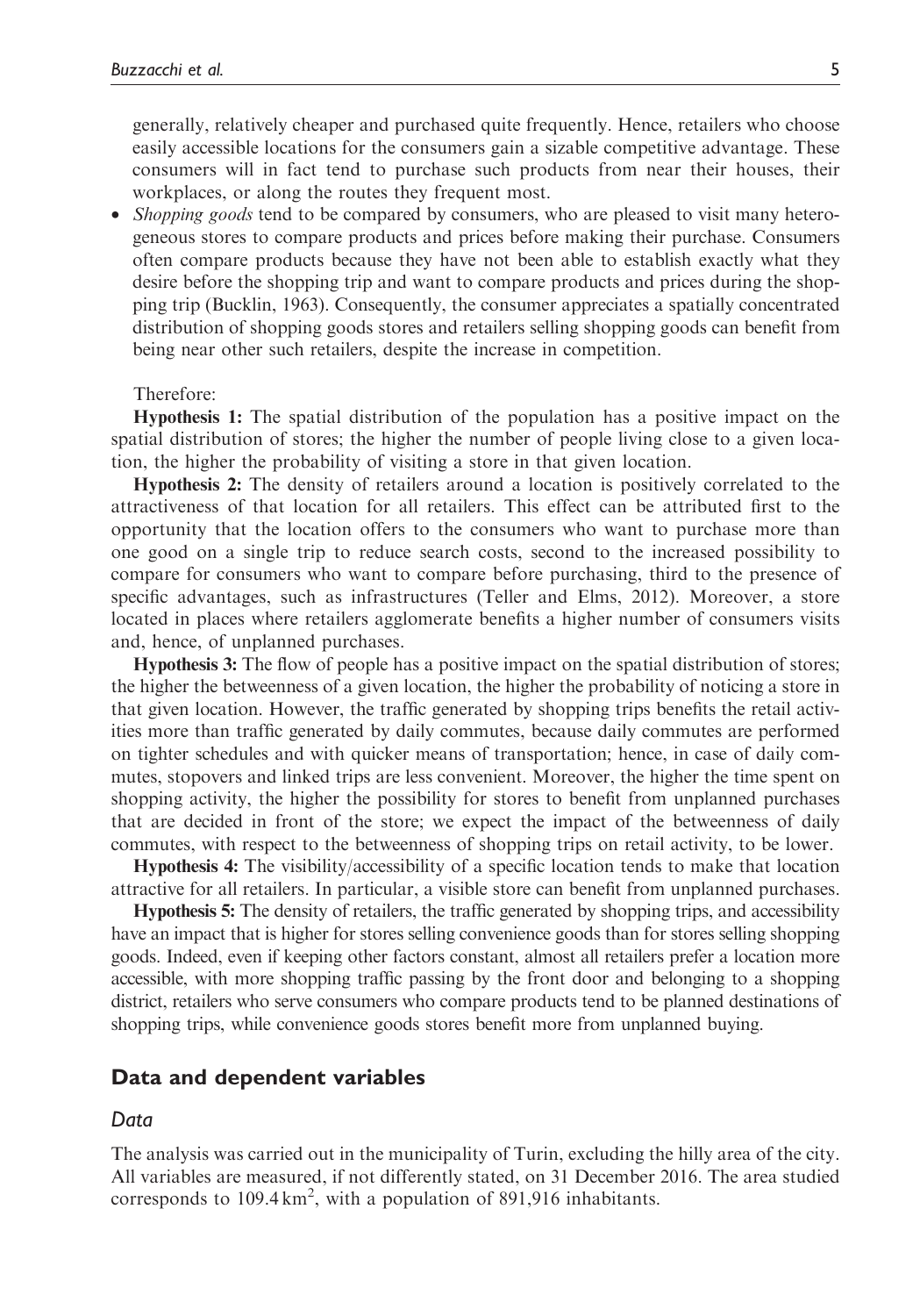Within this area, we obtained information about every active retail license  $(13,447)$ ;<sup>3</sup> among the others, their geographic coordinates and their merchandise category, which we categorized as convenience or shopping goods.<sup>4</sup>

Second, we obtained information on every one of the  $37,394$  buildings in the area.<sup>5</sup> We learned the geographic coordinates, the floor area and the volume of each building and their prevailing usage (residential, commercial, industrial, public administration, etc.). In particular, 28,026 out of the 37,394 buildings present exclusive or prevailing residential use.

The dependent variables we aim to investigate in all the analyses is the probability that a residential building hosts: (i) a retailer, (ii) a convenience retailer, or (iii) a shopping retailer; these three variables capture the distribution of retailers, given the distribution of buildings in the city of Turin.

Third, the geographic layer containing demographic information for each of the 3,439 census zones of Turin<sup>6</sup> provided the number of residents. Within each census zone, the population was attributed to each residential building, in proportion to the volume of the building. Hence, we obtained an estimate of the population living in each building.

Finally, we obtained information on the spatial distribution of travels between home and work in Turin, to capture the daily commutes of workers.<sup>7</sup>

Summing up, the database presents—for every building—information about retail presence, population, morphological attributes. Therefore, it offers a very detailed representation of the city's retail ecosystem.<sup>8</sup>

# Demographic, behavioral, and morphologic metrics

In this section, we illustrate the variables that we associate to each location (building) for measuring its attractiveness as a retailer location. These variables combine all the morphological, demographic and behavioral information we have, as suggested by the theoretical hypotheses advanced in the previous section; we suppose that consumers trade off search costs and good/price comparisons when shopping, by purchasing either near their home, their workplace or along their typical routes.

Hence, below we present density indexes betweenness indexes and a straightness index. These indexes have been used for many purposes in urban design. Among the others, they have been applied to study their effect on residential dynamics (Omer, 2005) pedestrian volume (Kang, 2015) and to the public transportation network (Porta and Scheurer, 2006). In this paper, density indexes (density of the population and the retailers), betweenness indexes (betweenness of daily commutes and of shopping trips), and a straightness index will be measured for every location where we estimate the probability of finding a retailer, i.e. for every (prevailing or exclusive) residential building in Turin.

Population density index. The first variable that captures demography is the density of resident population,  $DP_i$  (density of population around building i)

$$
DP_i(r) = \sum_{d_{ij} < r} P_j
$$

where the sum is extended to  $P_j$ —the population of every building—provided that the distance  $d_{ij}$  between the reference building i and the building j is lower than the radius r. We will use this variable to test whether it is more likely for a retailer to locate where more people live.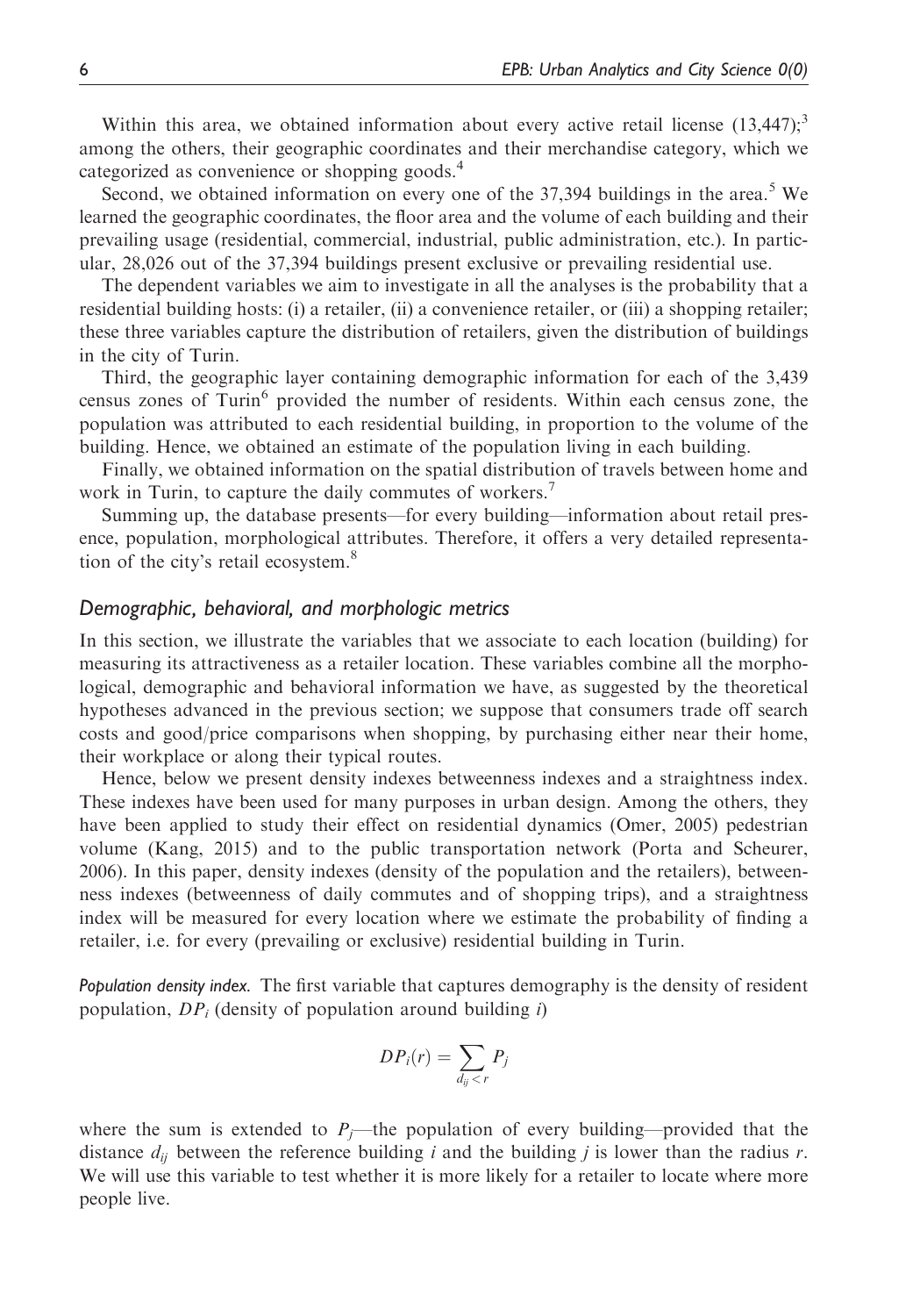Retailer density index. The second density variable adds agglomeration of stores to the story: it is the density of retailers around building i,  $DR<sub>i</sub>$ 

$$
DR_i(r) = \sum_{d_{ij} < r} R_j
$$

where the sum is extended to  $R_j$ —the stores located in every building  $j^9$ —provided that the distance  $d_{ii}$  between the reference building *i* and the building *j* is lower than the radius *r*. We will use this variable to test whether retailers tend to flourish when located in clusters.

The DR variable incorporates at least two phenomena, other than agglomeration economies. On one hand, competition forces tend to push store owners to minimize or maximize the distance (Economides, 1986) from other competitors, as a function of the structural characters of the market where they operate;<sup>10</sup> on the other hand, density also measures the advantages of each location not captured by the other independent variables of our analyses. In this sense,  $DR<sub>i</sub>$  can be considered as a control variable incorporating other various advantages of location  $i$ .<sup>11</sup>

Betweenness indexes. The third piece of the study deals with morphology and flow of people. People live not only at home but also in other places, such as workplaces. The betweenness variables introduce measures of the traffic of consumers along the routes of their daily travels within the city.

In general, a betweenness indexes  $B_i$  measures the traffic of people taking routes passing next to a specific position i (Porta et al., 2009; Sevtsuk, 2014). In general

$$
B_i = \sum_j \sum_k \alpha_{jk}^i W_{jk}
$$

examines all the routes from building *j* to building *k*;  $\alpha_{jk}^i$  is equal to 1, if the path from *j* to *k* passes through i and 0 otherwise and  $W_{ik}$  is the (possibly estimated) number of individuals taking the  $\dot{\rho}$  route. Our claim is that travelers behave differently, depending on the scope of their travel, so that different betweenness measures are expected to variously affect the probability of finding different types of retailers; in this sense, we are able to estimate the number of individuals along their travel for reaching their working location  $BW_i$  and along their shopping travels  $BS_i$ 

$$
BW_i = \sum_{j} \sum_{k} \alpha_{jk}^{i} W_{jk}
$$

$$
BS_i(r) = \sum_{j} \sum_{\substack{k \\ d_{jk} < r}} \alpha_{jk}^{i}
$$

In our  $BW_i$  variable,  $W_{ik}$  is the estimate of the number of workers who live in building j and work in building  $k<sup>12</sup>$  Similarly, in  $BS<sub>i</sub>(r)$  we have included, with equal unitary weight, the shortest routes connecting each of  $j-k$  stores, located in different buildings, provided that the distance between j and  $k$  is smaller than r. In other words, we are attributing the same probability to each shopping trip between  $j$  and  $k$ , within a distance  $r$ , centered on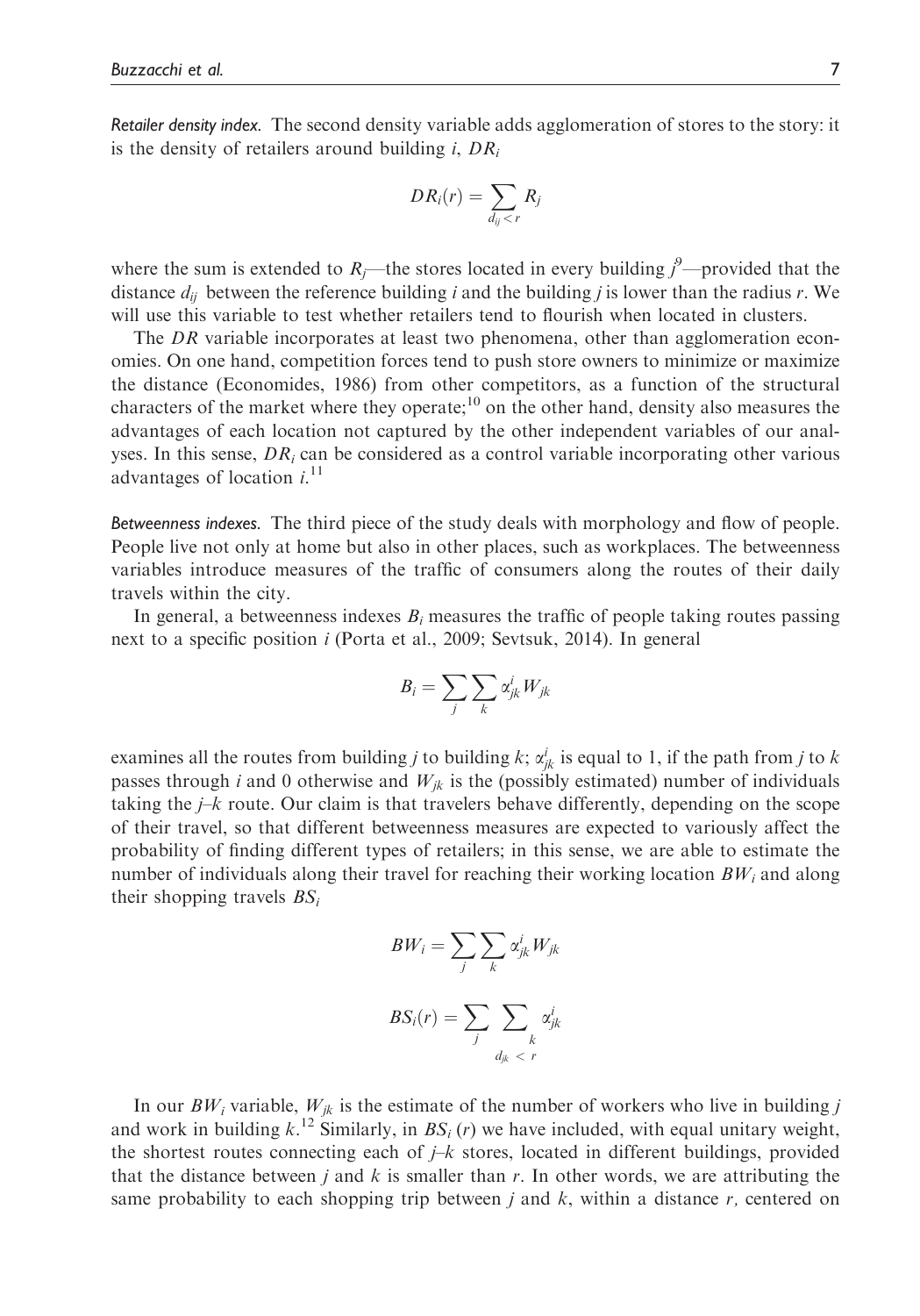building *i*. We will use these two variables to test whether retailers tend to flourish along routes covered by consumers when they go to work  $(BW_i)$  and shop  $(BS_i)$ .

Straightness index. Finally, we also introduce a variable that measures the visibility of building i, a straightness measure  $STR<sub>i</sub>$ . Indeed, a generic consumer shopping in the city is expected to be more attracted by stores that are visible along the shopping path, than by stores that are around the corner in parallel or perpendicular streets to the one that they are walking through. This idea can be captured by the following index proposed by Porta et al. (2009)

$$
STR_i(r) = \frac{1}{N(r)} \sum_{d_{ij} < r} \frac{d_{ij}}{D_{ij}}
$$

where the sum is extended to every one of the  $N(r)$  stores, whose (Euclidean) distance  $d_{ij}$ from building i is smaller than r.  $D_{ij}$  is the actual distance on the road network between building i and store j.  $STR<sub>i</sub>$ , consequently, is higher when the stores close to the building under examination are located on a more *straight* connection with building  $\dot{i}$ ; so that we can say that the building is more visible from those stores. We will use this variable to test whether the store locations can be considered more attractive for retailers when more visible, in particular as target of unplanned purchases.

The two density indexes (population and retailers), the betweenness from store to store and the straightness index, are computed using predefined distances; we are aware that changing distances may change the impact of the index on the phenomenon we are investigating. However, the reasons why we opt for the 200 meter radius for the density of the population, 600 meters for the distance of shopping trips, and 100 meters for the straightness, are summarized below.<sup>13</sup>

On the one hand, the literature (see, e.g. Handy and Niemeier, 1997; Sevtsuk, 2014) suggests that typical consumers' shopping trips lay in areas corresponding to 10–15 minutes walks; therefore, we approximate both the relevant density of retailers and the betweenness from store to store as corresponding to distances of no more than 600 meters.

On the other hand, the density of population is introduced in the model to test whether consumers purchase, for some goods, from a store that is "near" their home, rather than going on a shopping trip. This type of purchases is normally performed within shorter time in "easily accessible" stores, corresponding to distances that we approximate to about 200 meters from their houses.

Finally, the straightness index aims at measuring the visibility of other stores from a particular building. One hundred meters is supposed to be a good approximation of the radius of action for the eyes of distracted consumers out-shopping.

The next section investigates the empirical relevance of the variables when trying to explain the distribution of stores in a city, using data from Turin. The results will reveal whether these metrics provide insights regarding the spatial distribution of stores in an urban context.

# Methodology and results

This research aims at estimating the probability of a building to host a retailer, a retailer selling convenience goods, or a retailer selling shopping goods, given the set of building characteristics (demographics, mobility behaviors and spatial form). In Table 1, the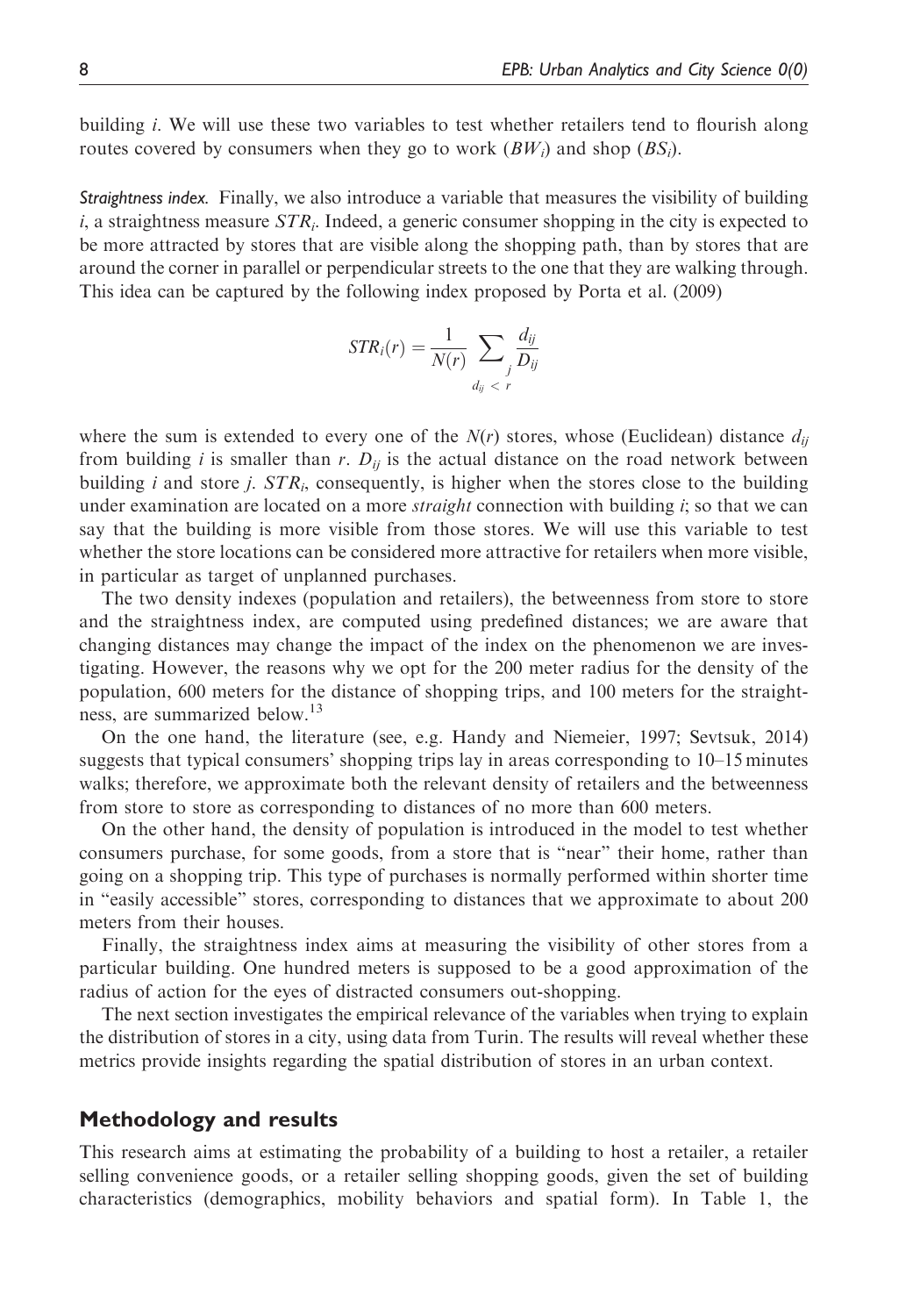summary statistics of dependent (a) and independent (b) variables are provided.<sup>14</sup> The test of hypotheses 1–5 is carried out using probit regression models.

Table 2a shows the outcome of a probit model, where the dependent variable is a dummy variable, which equals 1 if the building hosts at least one retailer. In Table 2b, the dependent variable is a dummy variable, which equals 1 if the building hosts at least one convenience goods retailer. Finally, in Table 2c, the dependent variable is a dummy variable, which equals 1 if the building hosts at least one shopping goods retailer.

Before we comment Table 2 to test hypotheses 1–5, the robustness and significance of the models deserve a comment. All models are very significant, according to both likelihood and the Wald tests. Furthermore, when we compare the coefficients of Models 1, 2, and 3, in every single table, they are (in most cases) very significant. This is due to the large amount of observations in the database ( $n = 28,026$ ). Moreover, coefficients are stable across Models 1, 2, and 3, but they are different across the probit models in Table 2 according to the different dependent variables. Thus, the models are statistically significant and stable. Moreover, the coefficients of some variables significantly differ across tables; the divisions we made in terms of retailers, retailers selling convenience goods and retailers selling shopping goods, generate different results and insights and thus proves to be a relevant one.

In the rest of the section, the results will be described according to the list of hypotheses from "Research framework and hypotheses" section. When not differently specified, we will refer to Models 2. The coefficients of the models are not elasticities, hence, marginal effects at the mean  $\left(\frac{dy}{dx}\right)$  measures in the tables) will also be discussed. Moreover, along with the discussion, we will also provide (in relevant cases) the partial effects of the discrete variables (50th percentile–95th percentile).

Hypothesis 1: Table 2a confirms the hypothesis that population density supports retail activity; the surrounding population has a positive impact on the probability that a building hosts one or more retailers. Indeed, the impact is positive and significant in all three models. The result holds for convenience retailers as well (Table 2b) and the impact of the resident population is even larger than for the average retailer. As an additional measure of the effect, an average building (i.e. here and below, a building with median values of the independent variables) but characterized by high values of DP (95th percentile), has a 0.9% higher chance of hosting at least one retailer and a 2.0% higher chance of hosting a retailer selling convenience goods. This is consistent with the fact that for convenience goods, consumers should pay more attention to the minimization of travel costs in their shopping choices.

Interestingly, the impact of population on the probability of finding a shopping goods retailer in a building is significantly negative (Table 2c). Indeed, to reduce search and comparison costs to consumers, shopping goods retailers tend to concentrate in accessible zones, which tend to prevail in areas with relatively low population density.

Hypothesis 2: All the models confirm the hypothesis that retail density supports retail activity: the coefficients of DR are positive and very significant and stable in all three models. Many retail models focus on the distribution of the population (i.e. where people live, as in Hp. 1); our evidence shows that the distribution of retail stores matters more than the distribution of residents in the attractiveness of locations for retailers. Model 3 in Table 2a shows that ceteris paribus, the effect of an increase for an average building at the 95th percentile in the DP and DR variables is an increase of 0.9% and 14.6% in the probability to host a store, respectively.

This evidence might be due to strong agglomeration effects; they seem to prevail over possible competition forces that lead retailers to locate far from each other. Moreover, consider that the wide set of product categories in the database is such that competition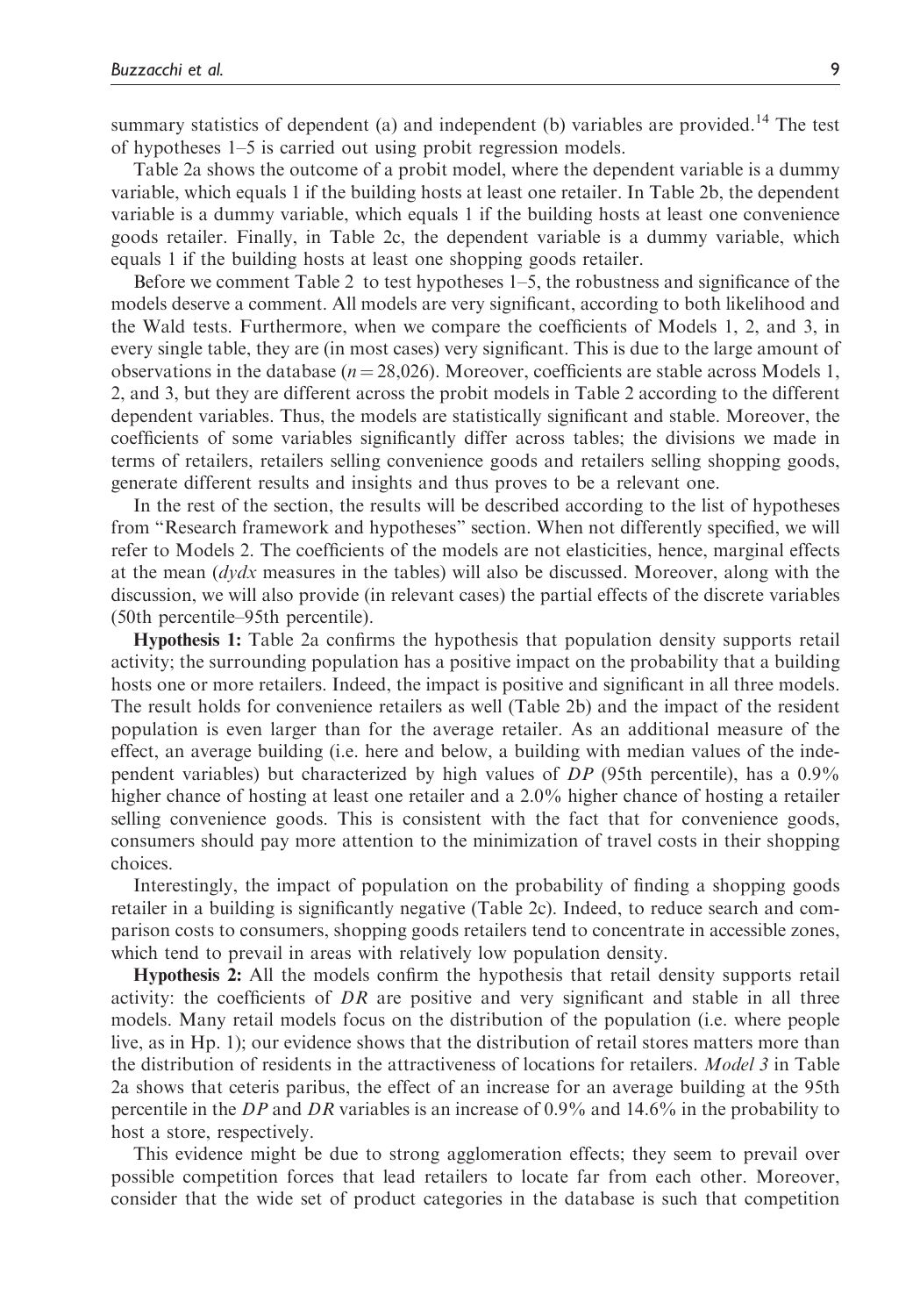| Table 1. Summary statistics.                                                                                                                                                                          |            |                |                                                              |                |                |        |              |               |
|-------------------------------------------------------------------------------------------------------------------------------------------------------------------------------------------------------|------------|----------------|--------------------------------------------------------------|----------------|----------------|--------|--------------|---------------|
| (a): Dependent variables                                                                                                                                                                              |            |                |                                                              | yes            | $\frac{1}{2}$  | Total  |              |               |
| Presence of one or more retailers in the building                                                                                                                                                     |            |                |                                                              | 5670           | 22,356         | 28,026 |              |               |
| Presence of one or more convenience goods retailers in the building                                                                                                                                   |            |                |                                                              | 4624           | 23,402         | 28,026 |              |               |
| Presence of one or more shopping goods retailers in the building                                                                                                                                      |            |                |                                                              | 2429           | 25,597         | 28,026 |              |               |
| (b): Independent variables                                                                                                                                                                            |            |                |                                                              |                |                |        |              |               |
|                                                                                                                                                                                                       |            |                |                                                              |                | 5th            |        | 95th         | Standard      |
|                                                                                                                                                                                                       | Label      | Min            | Max                                                          | Mean           | percentile     | Median | percentile   | deviation     |
| Density of population within a 200 meters radius                                                                                                                                                      | ЪP         | $\frac{5}{20}$ | 5390.0 2177.8                                                |                | 499.7          | 2204.9 | 3953.5       | 1057.2        |
| Density of retailers within a 600 meters radius                                                                                                                                                       | ΒŘ         |                |                                                              |                | 41.0           | 234.0  |              | 188.3         |
| Betweenness of daily commutes <sup>a</sup>                                                                                                                                                            | $\geq$     | $\frac{0}{2}$  | $\begin{array}{cc} 1257.0 & 261.7 \\ 12.7 & 0.2 \end{array}$ |                | $\overline{0}$ | 0.0    | 570.0<br>0.4 | 0.7           |
| a 600 meters radius <sup>b</sup><br>Betweenness of shopping trips within                                                                                                                              | BS         |                | 12.9                                                         | $\frac{6}{10}$ |                | 0.2    | 2.4          | $\frac{6}{2}$ |
| Straightness within a 100 meters radius                                                                                                                                                               | <b>STR</b> | 0.00           | S                                                            | 0.67           | 0.42           | 0.70   | 0.84         | 0.14          |
| "The BW index is normalized to the total number of people getting to workplaces (so that it is the share of workers of Turin passing next to the building) and, then, it is multiplied by             |            |                |                                                              |                |                |        |              |               |
| $^{\rm b}$ The BS index is normalized to [(N–1)(N–2)] (so that it is the probability that a generic shopping route from each couple of stores of the city will pass next to the building, considering |            |                |                                                              |                |                |        |              |               |
| that only the routes within a radius of 600 meters will be actually covered) and, then, it is multiplied by 1000.000                                                                                  |            |                |                                                              |                |                |        |              |               |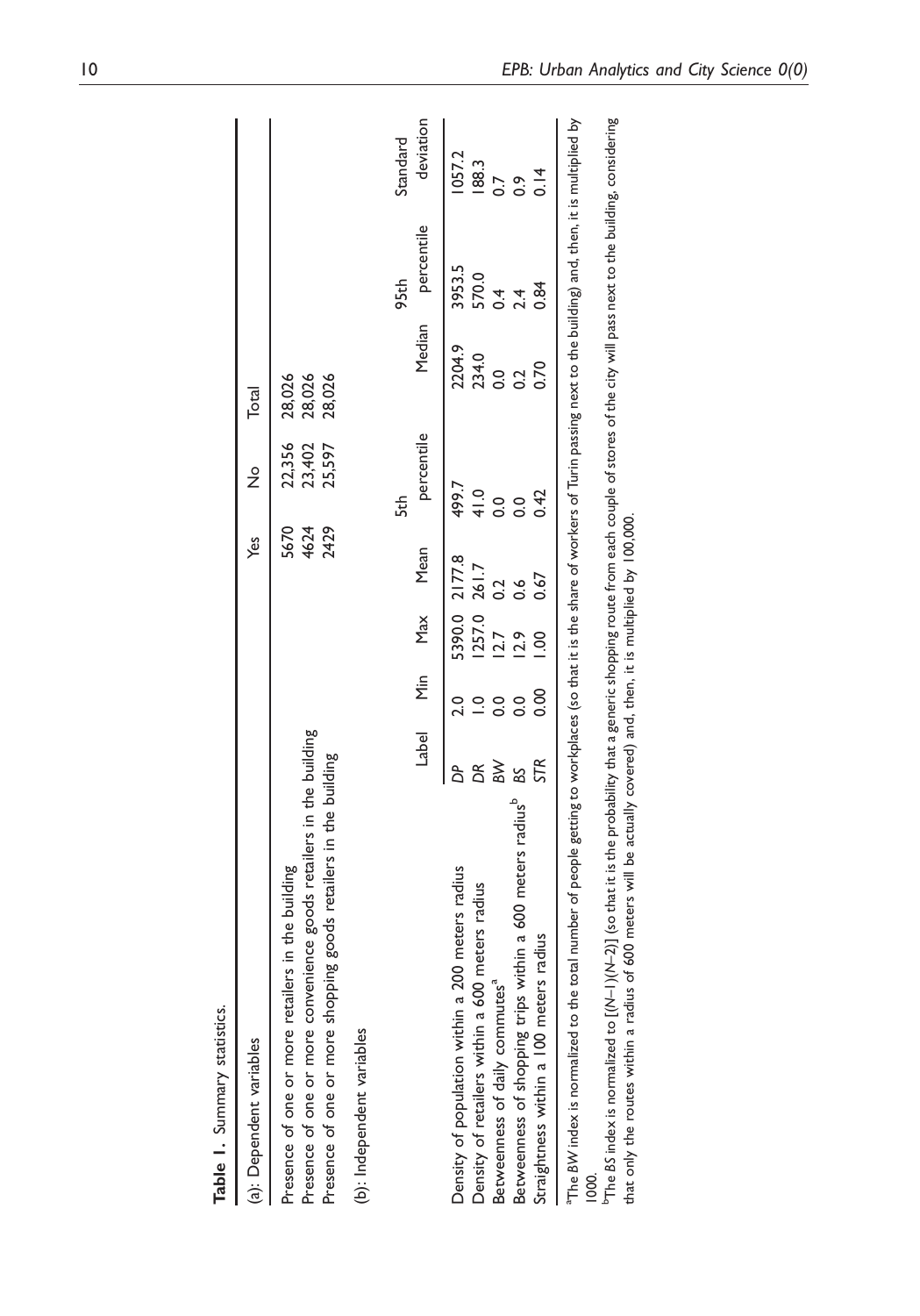|                                  | Model I              |         | Model 2                        |         | Model 3                      |         |
|----------------------------------|----------------------|---------|--------------------------------|---------|------------------------------|---------|
|                                  | Coeff.               | dydx    | Coeff.                         | dydx    | Coeff.                       | dydx    |
| (a): All retailers               |                      |         |                                |         |                              |         |
| Constant                         | $-1.460(0.023)$ **   |         | $-1.540(0.023)$ **             |         | $-1.805$ (0.053)***          |         |
| DP                               | $0.343***$           | 0.09    | $0.203$ $(0.094)$ <sup>*</sup> | 0.05    | $0.206$ (0.094) <sup>*</sup> | 0.05    |
| DR                               | 0.192 (0.005)***     | 0.05    | $0.159$ $(0.005)$ ***          | 0.04    | $0.159$ $(0.005)$ ***        | 0.04    |
| <b>BW</b>                        |                      |         | $-0.110(0.014)$ **             | $-0.03$ | $-0.105$ (0.014)***          | $-0.03$ |
| BS                               |                      |         | $0.309$ $(0.010)$ ***          | 0.08    | $0.304$ $(0.010)$ ***        | 0.08    |
| <b>STR</b>                       |                      |         |                                |         | $0.398$ $(0.071)$ ***        | 0.11    |
| Pseudo $R^2$                     | 0.073                |         | 0.109                          |         | 0.110                        |         |
| Log-likel.                       | $-13,086.57$         |         | $-12,578.38$                   |         | $-12,562.31$                 |         |
| LR $(\chi^2)$                    | 2054.14***           |         | 3070.52***                     |         | 3102.67***                   |         |
| Wald $(\chi^2)$                  | 1919.85***           |         | 2794.55***                     |         | 2819.67**                    |         |
| Correct pred. (%)                | 74.10                |         | 76.68                          |         | 76.69                        |         |
| (b): Convenience goods retailers |                      |         |                                |         |                              |         |
| Constant                         | $-1.583(0.024)$ **   |         | $-1.661(0.025)$ **             |         | $-1.967$ (0.056)***          |         |
| DP                               | 0.645 $(0.094)$ **   | 0.15    | 0.520 (0.097)***               | 0.12    | $0.523$ $(0.097)$ ***        | 0.12    |
| DR                               | $0.160 (0.005)$ **   | 0.04    | $0.127$ $(0.005)$ ***          | 0.03    | $0.126$ $(0.005)$ ***        | 0.03    |
| <b>BW</b>                        |                      |         | $-0.109$ (0.014)**             | $-0.02$ | $-0.104 (0.014)$ **          | $-0.02$ |
| <b>BS</b>                        |                      |         | $0.291$ $(0.010)$ **           | 0.07    | $0.287$ $(0.010)$ **         | 0.07    |
| <b>STR</b>                       |                      |         |                                |         | $0.459$ $(0.075)$ ***        | 0.10    |
| Pseudo $R^2$                     | 0.060                |         | 0.095                          |         | 0.097                        |         |
| Log-likel.                       | $-12,578.38$         |         | $-11,358.50$                   |         | $-11,339.47$                 |         |
| LR $(\chi^2)$                    | 1503.54***           |         | 2385.99***                     |         | 2424.05***                   |         |
| Wald $(\chi^2)$                  | 1450.16***           |         | 2251.29***                     |         | 2280.14***                   |         |
| Correct pred. (%)                | 77.16                |         | 79.48                          |         | 79.50                        |         |
| (c): Shopping goods retailers    |                      |         |                                |         |                              |         |
| Constant                         | $-1.904(0.030)$ **   |         | $-1.957$ (0.030)**             |         | $-2.075$ (0.067)***          |         |
| DP                               | $-0.168(0.112)$      | $-0.02$ | $-0.267$ (0.115)*              | $-0.04$ | $-0.268$ (0.115)*            | $-0.04$ |
| DR                               | $0.189$ $(0.005)$ ** | 0.03    | $0.166$ $(0.005)$ ***          | 0.02    | $0.166$ $(0.005)$ **         | 0.02    |
| BW                               |                      |         | $-0.069$ (0.017)***            | $-0.01$ | $-0.067$ (0.017)**           | $-0.01$ |
| ΒS                               |                      |         | $0.202$ $(0.011)$ ***          | 0.03    | $0.200$ $(0.011)$ **         | 0.03    |
| <b>STR</b>                       |                      |         |                                |         | $0.178(0.090)*$              | 0.02    |
| Pseudo $R^2$                     | 0.086                |         | 0.106                          |         | 0.106                        |         |
| Log-likel.                       | $-7553.32$           |         | $-7386.60$                     |         | $-7384.62$                   |         |
| LR $(\chi^2)$                    | 1415.46***           |         | 1748.90***                     |         | 1752.86***                   |         |
| Wald $(\chi^2)$                  | 1386.10***           |         | 1695.02***                     |         | 1698.07***                   |         |
| Correct pred. (%)                | 87.41                |         | 87.89                          |         | 87.90                        |         |

Table 2. The probability for a building to host a retailer. Probit models  $(n = 28,026)$ .

 $*_{p}$  < 0.05,  $*_{p}$  < 0.01,  $*_{p}$  < 0.001.

occurs within small subsets of competing retailers (e.g. competition among hardware stores<sup>15</sup>) and thus, shall be rather weak in our framework. On the other hand, stores selling complementary merchandise categories or merchandise categories subject to shopping comparison might be generating proximity externalities. This makes agglomeration forces rather strong. However, we already mentioned that this outcome could also be consistent with the concentration of retailers in locations with some advantage (e.g. railway stations generating large traffic of daily commuters.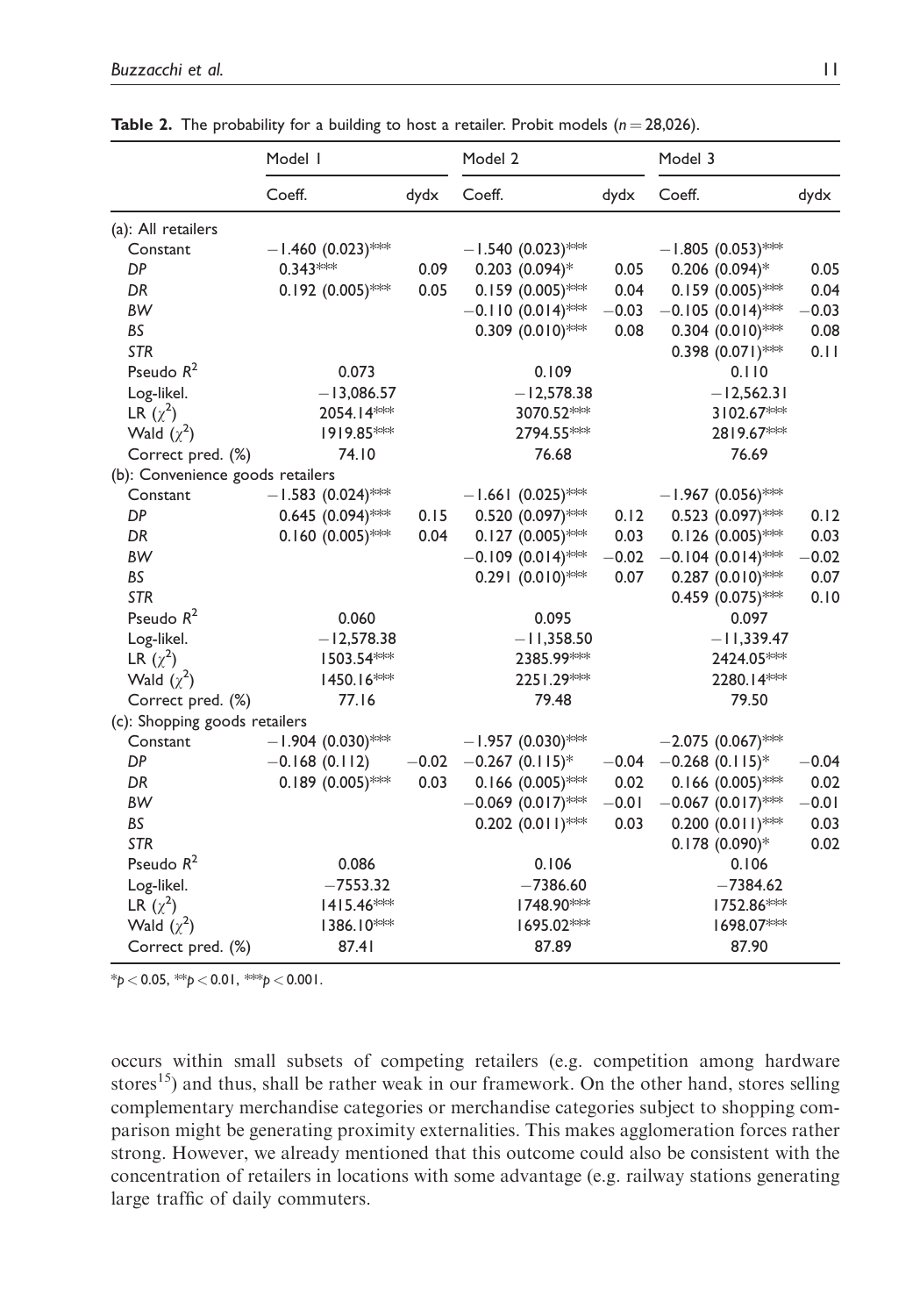Hypothesis 3: The evidence provided shows that the betweenness of daily commutes and the betweenness of shopping trips have an opposite effect. In every model, the coefficients of BW are negative and significant, while the coefficients of BS are positive and significant. This confirms the basic hypothesis behind this paper: while previous literature (Sevtsuk, 2014) has shown that the city form leads people flow and these have an impact on the distribution of retail activity, this paper shows that the contribution of such flows shall be disentangled since their nature produces very different impacts. From Table 2a, on the one hand, an average building characterized by high values of  $BW$  has a 1.0% lower chance of hosting a retailer. On the other hand, the average building characterized by high values of BS is 21.1% more likely to host a retailer. Table 2b and Table 2c show similar results for convenience and shopping goods. Notice that the impact of the population is also lower than the impact of the ease of access, as measured by the betweenness of shopping trips. In other words (at the least at the urban scale), the distance from where people live seems to matter less than the patterns of trips within the city and the ease with which the location can be accessed.

Hypothesis 4: In all the cases, Models 3 show that the straightness, i.e. the visibility of stores, has a positive and statistically significant effect on the likelihood to find at least one retailer in a given residential building.

In conclusion, the shape of the urban form (straightness), the dynamic patterns of consumer movements within the city (betweenness of shopping trips), and the spatial distribution of retailers matter even more than a static perspective on where potential consumers live.

Hypothesis 5: The results we have illustrated so far have in general the same sign for convenience and shopping goods (see Table 2b and 2c). The only exception is in the specific case of the density of population, which has a positive and large impact in the case of convenience goods, while in the case of shopping goods, the impact is small and negative. An average building that has the 95th percentile value of DP is 2.0% more likely and  $0.6\%$ less likely to host a convenience goods store and a shopping goods one, respectively.

In general, the impact of all the variables proves to be much more relevant in magnitude for convenience stores, than for stores selling shopping goods.

In particular, convenience goods stores benefit much more than shopping goods stores from higher values of betweenness of shopping trips and straightness: an average building that has the 95th percentile value of BS and STR, is, respectively 17.8% and 1.7% more likely to host a convenience goods store, while these figures are reduced to 7.5% and 0.4% for shopping goods stores. We interpret this evidence with the special role of unplanned purchases among convenience goods.

# Concluding remarks

While writing these conclusive notes (April 2020), most of us are confined to work in our homes and we can only visit them to purchase groceries and essential items in the area near our homes. The Covid-19 pandemic has imposed significant, and differentiated, changes to our ways of living, and in particular to households spending patterns and movements. Several interesting academic papers already appear, offering first analyses—in the Covid-19 regime—of demographic differences in mobility (Coven and Gupta, 2020), of the ability to survive of small businesses (Bartik et al., 2020) and of the new pattern of consumption and of the shift from brick and mortar to online retailers (Baker et al., 2020). Of course, we do not know whether the situation will return to the "old" regime and when.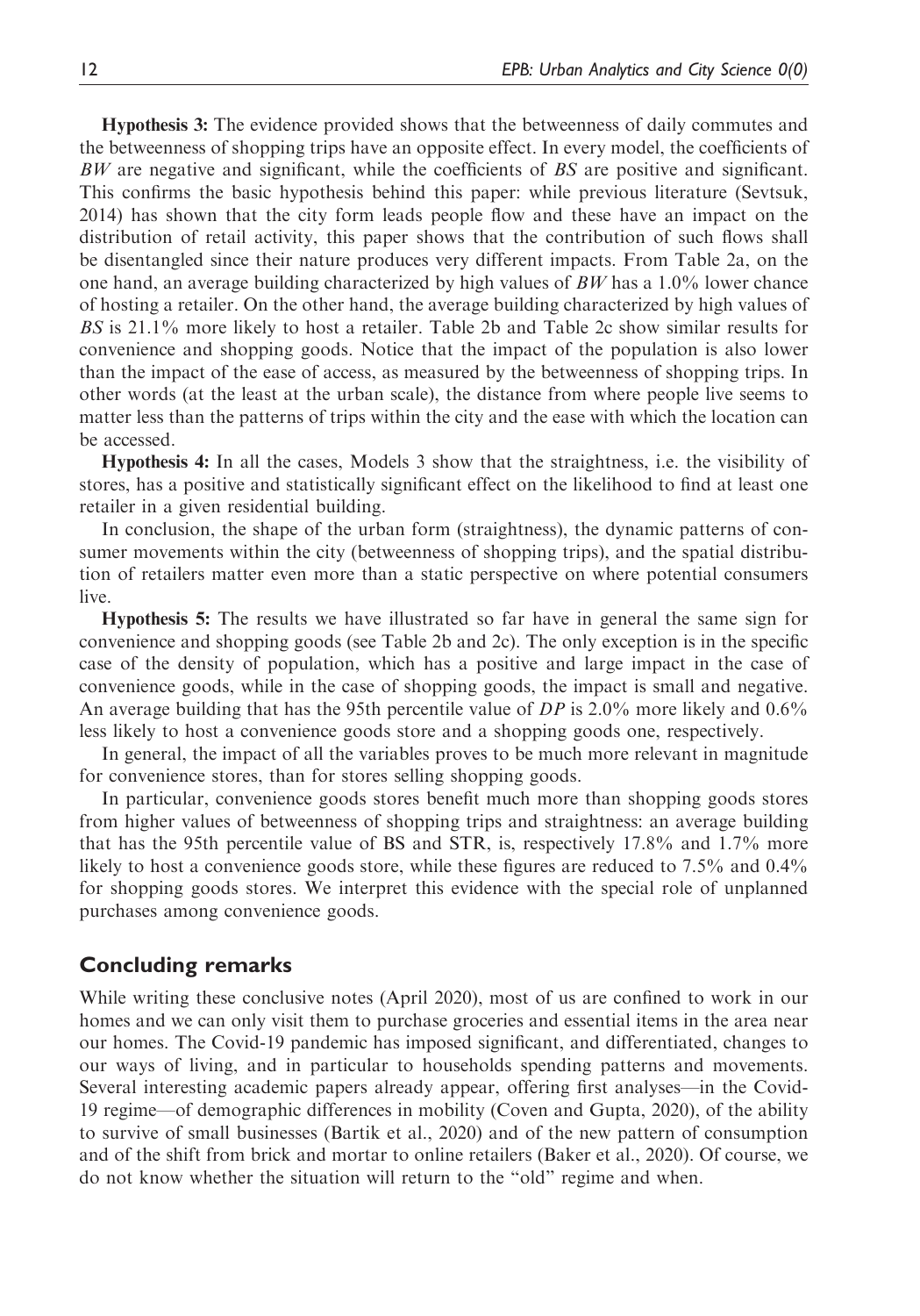Our paper, however, is well suited to understand the possible effects of modified consumption behavior in the metabolism of the city since it investigates in detail not only the role of the density of residents and stores, but also the flow of commuters and the flow of consumers from store to store for driving competition and location of retailers.

Previous researches showed that stores tend to concentrate where people live (e.g. Seim, 2006; Waldfogel, 2008), while Sevtsuk (2014) proved that, not only where people live but also the flow of people in the city network tends to drive the spatial distribution of retailers.

Thus, often planning tends to investigate ratios between residents and stores, and our paper suggests that the internal dynamics of the retail industry and the flow of people, rather than just the static distribution of where people live, shall be considered when planning retail spaces. Moreover, these findings might be of interest for retailers. Indeed, the results demonstrate the features that make a location attractive and provide the metrics to measure them.

Moreover, the paper shows that there are different types of flows of people in the city and their contribution shall be disentangled. Indeed, while the contribution of the daily commutes in the city is negative, the contribution of shop to shop trips is positive, significant and large. Again, this fundamental understanding of what helps retail activities thrive can contribute not only to the knowledge, but also to the planning and location choices of retail investors.

In our paper, these metrics on the flow of people in the city are proxies of actual trips, estimated from publicly available data. Though the significance of the metrics and estimates are proved by the robustness of the results, the relevance of the results deserve further investigation and the use of actual traffic data—collected from cell-phone GPS records which might provide additional opportunities for further research. Such data may pave the way for various, more detailed analyses, such as the impacts of hourly people mobility, new large store openings and other sources of traffic (e.g. underground stations).

This paper also investigates the impact of the urban form and proves that straightness matters; in other words, the visibility of one store from other stores increases the probability of a building hosting a store.

Finally, this paper also shows that the above phenomena vary for different kinds of stores. Namely, stores selling convenience goods differ from stores selling shopping goods. Interestingly, the density of population increases the probability of a building hosting a store (as suggested by literature). However, the density of population lowers the probability of a building hosting a store selling shopping goods. Indeed, these latter stores are destinations of ad hoc shopping trips. This result is consistent with another observation: stores selling shopping goods prevail in shopping malls (that are often located in suburban areas and are not included in our database) with high concentration of stores that tend to be located outside of cities, in areas where the population density is relatively low. Low population density is not a desirable attribute *per se* for any retail location. However, given that these retailers simply cannot survive out of local shoppers, accessibility matters much more than local density of population (Ertekin et al., 2008; Han, 2014) and thus these retail activities tend to be located in areas with great accessibility (both city centers through the road network and public transportation and malls through highways) at the expenses of low population density.

This result has potential implications for urban planners. Indeed, it seems to suggest that large concentrations of stores selling shopping goods can be created, regardless of the concentration of residents-consumers, since consumers are willing to travel both to suburban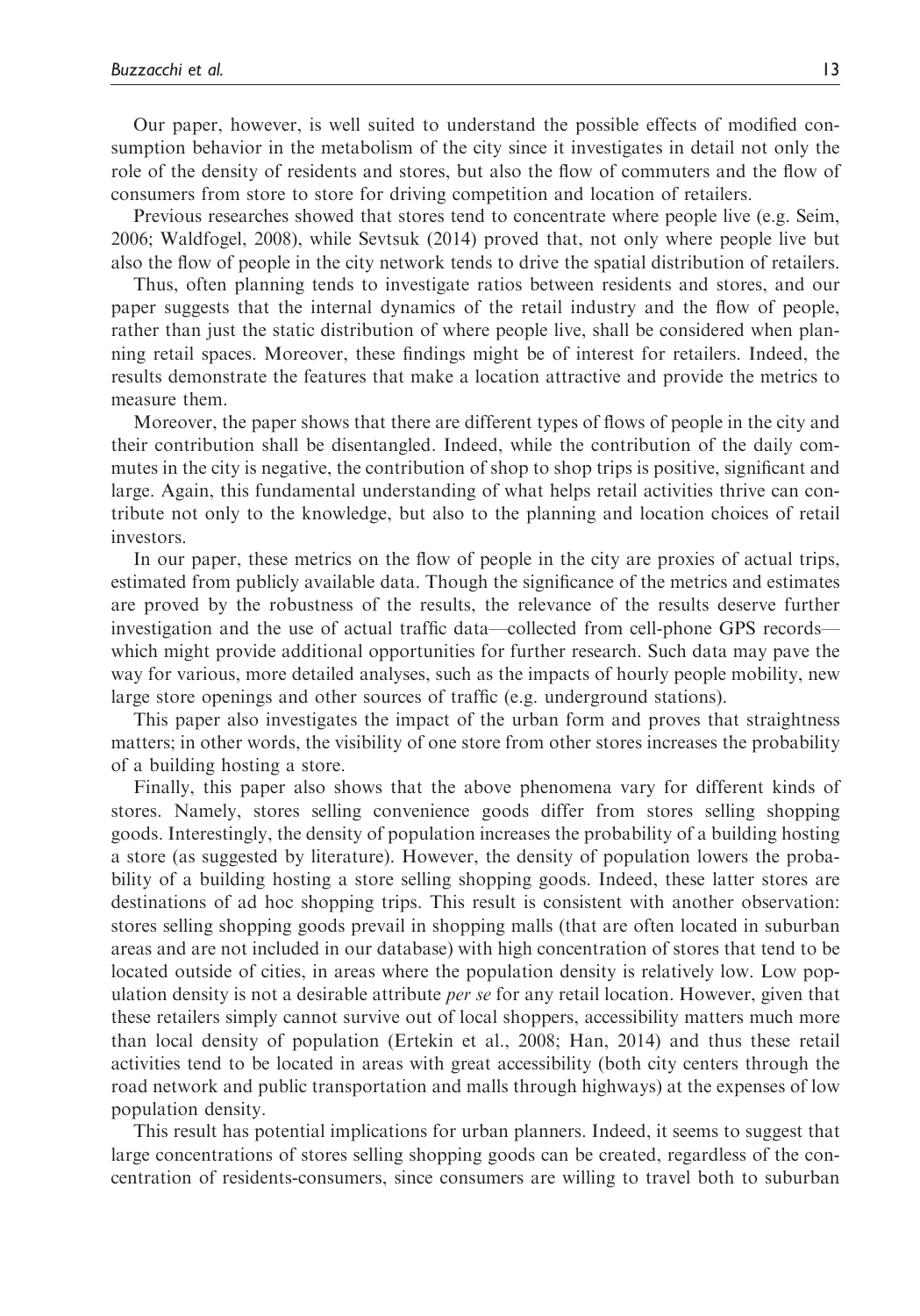malls and concentrations of stores in the city, to the extent that these concentrations are easily accessible.

Furthermore, the paper raises a few more research questions.

First, in all the spatial analyses, the scale of the analyses matter. This paper shows that the impact of the distribution of population is weaker than other factors (density of stores, betweenness, and straightness) at the urban scale, but one wonders whether the same conclusion holds for longer distances. Thus, one might want to test the same hypotheses at the province rather than at the city scale. In that case, the impact of the distribution of the population might be more compelling.

Second, in our analyses, we grouped the stores in two large sets: convenience stores and stores selling shopping goods. Given the breadth of our analyses, the impact of agglomeration (e.g. due to complementarity of stores) and natural advantage outweigh the impact of competition. The density of stores tends to have a positive impact on the probability that a building will host a store. One wonders if the same results hold when we consider smaller (though more consistent) samples of stores selling similar and possibly, substitute products. In this case, the number of observations drops dramatically and the statistical significance of results might be an issue.

Third, one wonders whether the results, though very robust empirically, partially depend on the sample. Thus, the comparison of data from Turin with data from other cities might provide further interesting insights.

Fourth, one might take a more dynamic approach and investigate the changes in the spatial distribution of stores with studies on entries/exits. One could also correlate such changes with the evolution of online shopping and check whether the products categories that are bought more often online are subject to more changes in the geographical distribution of stores.

# Declaration of conflicting interests

The author(s) declared no potential conflicts of interest with respect to the research, authorship, and/or publication of this article.

# Funding

The author(s) disclosed receipt of the following financial support for the research, authorship, and/or publication of this article: We gratefully acknowledge financial support from the FULL – Future Urbal Legacy Lab, Politecnico di Torino.

# ORCID iD

Roberta Taramino D <https://orcid.org/0000-0001-8592-1287>

## **Notes**

- 1. Source: Osservatorio E-Commerce B2C, Politecnico di Milano.
- 2. From Copeland (1923) on, goods are typically classified in to three categories: convenience goods, shopping goods, and luxury goods. Luxury goods are characterized by a strong brand reputation, recognized quality, and a price premium. The behavior of consumer when purchasing shopping or luxury goods is not very different, in our perspective: high willingness to compare and lower costopportunity for the time devoted to shopping. Not surprisingly, our empirical tests discussed in the results section indicate that luxury and shopping retailers' behavior is not statistically different from a location point of view. Hence, we decided to associate luxury goods to dhopping goods. Empirical tests that distinguish luxury from shopping are available upon request.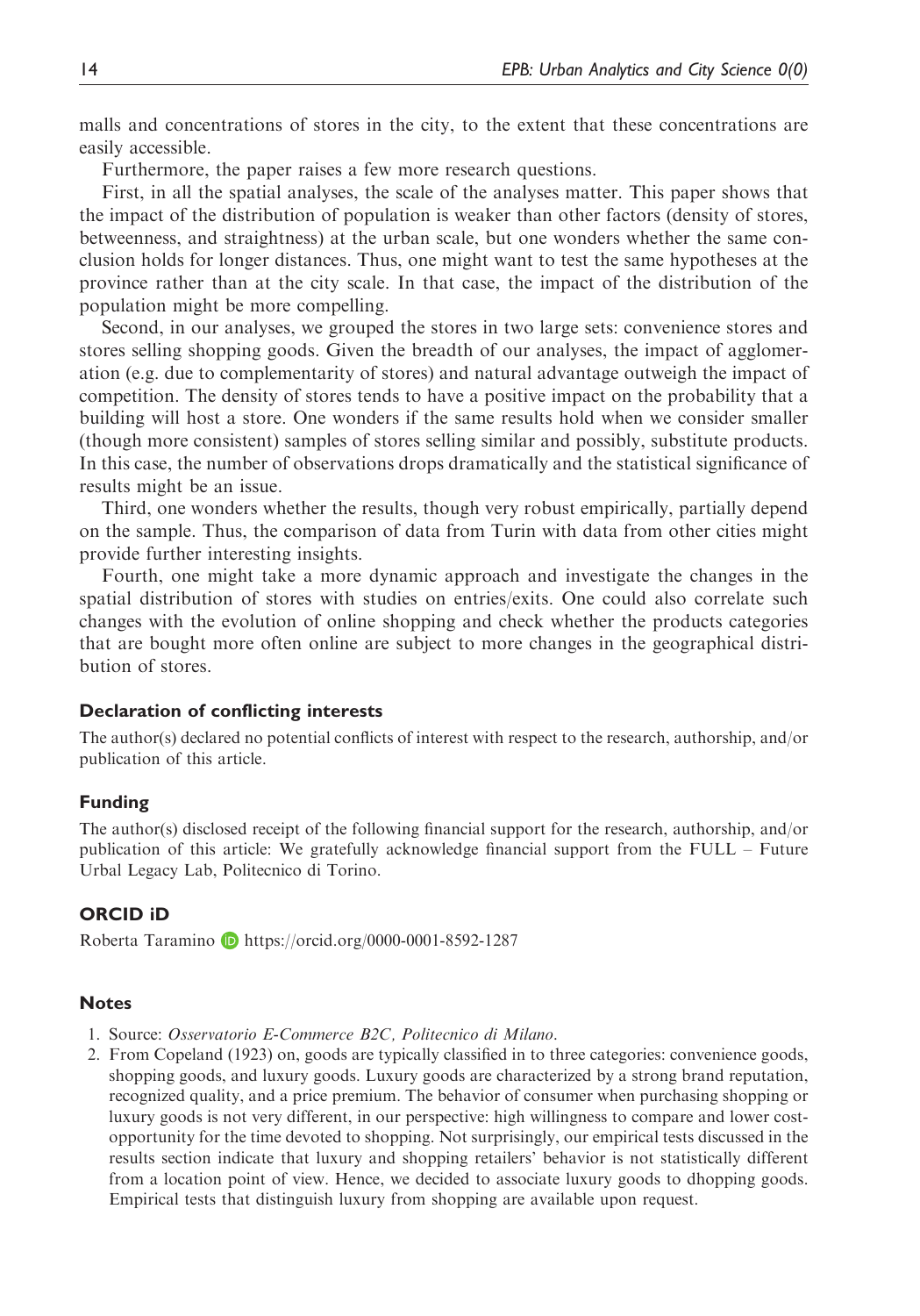- 3. A licence is an open trade permit to sell a specific merchandise category related to a geographical address and a store size. The licence data set can be downloaded from [http://geoportale.comune.](http://geoportale.comune.torino.it/web/) [torino.it/web/](http://geoportale.comune.torino.it/web/).
- 4. All the stores have been classified either as shopping goods stores or convenience goods stores. Shopping goods: clothing, households goods, sportswear, jewellery, footwear, furnishing accessories, lingerie, numismatics and philately, precious objects, artworks, glasses, fabrics, second-hand goods. Convenience goods: grocery, biological grocery, funeral articles, pet supplies, sanitary wear, audiovisual products, soft drinks, fuel, stationery, personal- and home-care products, paint shop, electrical households appliances, electronic items, wine, herbalist, drugstore, hardware store, flowers, photography, fruit and vegetables, ice-creams, toys, newspapers, informatics, hypermarket, bookstore, butchery, minimarket, fish market, phone center, pizza, perfumery, car parts and accessories, sexy shop, supermarket, tobacco shop, telephony, bakery, pastry.
- 5. Source: Regional Technical Maps of the Laboratory of Analysis and Urban Territorial Representations ([http://www.lartu.polito.it/\)](http://www.lartu.polito.it/).
- 6. Source: Turin Geoportal ([http://geoportale.comune.torino.it/web/\)](http://geoportale.comune.torino.it/web/).
- 7. 5T, the Turin Transport Agency, occasionally produces an origin–destination matrix for traffic flows of workers in Turin. Based on interviews to residents and data from traffic detectors, the matrix measures the flows of individuals of residents who are getting to work between 166 areas of the city (these areas thus correspond to aggregations of (on average) 20 census zones). Consequently, we can estimate the flows of residents from area  $j$  to their work location in area k (i,  $k = 1...166$ ). The origins of the trips are the buildings of the area k in proportion to the residents of each building, while destinations are randomly attributed to the buildings in area  $k$  (in proportion to their volume).
- 8. Data descriptives are available upon request.
- 9. The sum here is extended to every building in the city, not only to the residential buildings represented in our dependent variable. In other words,  $DR<sub>i</sub>$  correctly considers all of the retail licences active in the city since even the flow of consumers coming from stores located in commercial buildings can influence the probability that a residential building hosts a store.
- 10. Competition forces affect location decisions of retailers belonging to the same sector (e.g. pharmacy locations are affected by the distribution of other pharmacies). As we observe retailers' locations of large sets of retailers, in each set, competition forces are expected to impact the distribution we observe mildly. Indeed, the vast majority of retailers in each set are not competing directly.
- 11. The "retailers" considered in the definition of the DSi variable (and in the definition of the shopto-shop betweenness variable BSi below) include only "proper" retailers belonging to the NACE sector 47.1-7 (Retail trade, except of motor vehicles and motorcycles), while excluding Food and beverage service activities (NACE sector 56), Repair of computers and personal and household goods (NACE sector 95), and Other personal service activities (NACE sector 96). The attractivity of a specific location generated by the surrounding commercial activity of course also benefits from traffic flows determined by all the types of stores, including those offering the services listed above. However, our variables are a very good proxy of the commercial liveliness (shopping traffic) of a specific location given that retailers are the majority of the commercial activities in Turin (about 55% of the licenses) and they are highly co-agglomerated with the other commercial activities.
- 12. Thanks to the 5T origin–destination matrix and our estimate of the number of residents in each building (see again footnote 7) we have a building-to-building matrix that contains the number of individuals daily commuting for work between each couple of buildings in the city. The routes of every home-to-work travel have been obtained using a "shortest path algorithm"; we were then able to calculate our betweenness measure  $BWi$ , i.e. the normalized number of individual trips passing next to building  $i$ .
- 13. We have also conducted sensitivity analysis using alternative radii around 200 meters (density of population), 600 meters (distance of shopping trips), and 100 meters (straightness) and results are not significantly changing. Sensitivity checks are available upon request.
- 14. The correlation matrix is available upon request.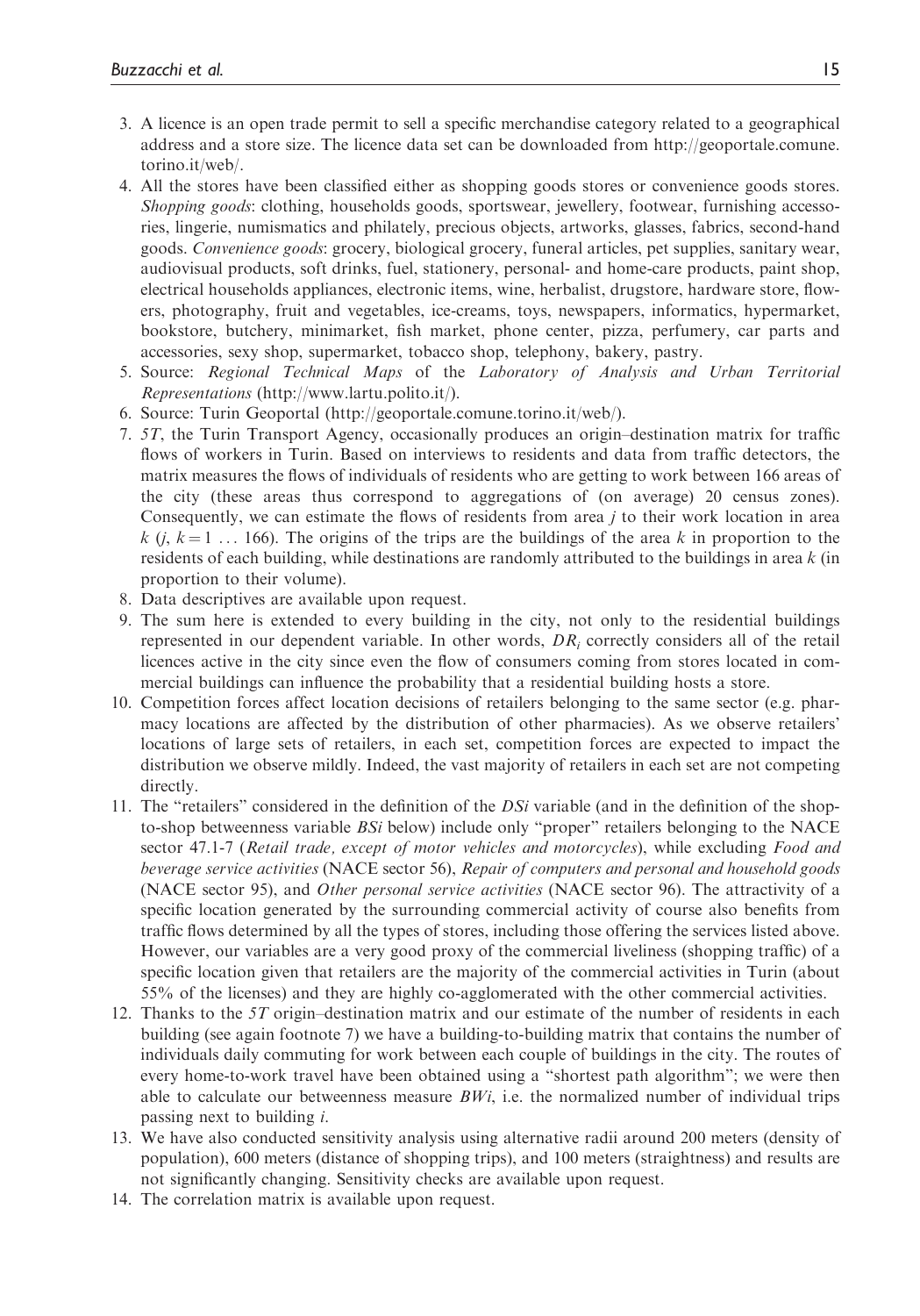15. Competition strategies of firms in single product categories when they decide to locate in the geographic space could be actually very complicated (Huang and Levinson, 2011). Baum and Haveman (1997), for example, show that location decisions in the Manhattan hotel industry determine a distribution where hotels of similar price tend to agglomerate in order to avoid the hazards of localized price competition, while competition pushes hotels far apart from hotels of similar size.

## **References**

- Aguirregabiria V and Suzuki J (2016) Empirical games of market entry and spatial competition in retail industries. In Basker E (ed.) Handbook on the Economics of Retailing and Distribution. Cheltenham: Edward Elgar Publishing, pp.201–232.
- Baker SR, Farrokhnia RA Meyer S, Pagel M, et al. (2020) How does household spending respond to an epidemic? Consumption during the 2020 COVID-19 pandemic.National Bureau of Economic Research working paper series, n. w26949.
- Bartik A, Bertrand M, Cullen Z, et al. (2020) How are small businesses adjusting to COVID-19? Early evidence from a survey. National Bureau of Economic Research working paper series, n. w26989.

Batty M (1997) The retail revolution. Environment and Planning B: Planning and Design 24(1): 1-2.

- Baum JAC and Haveman HA (1997) Love thy neighbor? Differentiation and agglomeration in the Manhattan hotel industry, 1898-1990. Administrative Science Quarterly 42(2): 304–338.
- Brown S (1993) Retail location theory: The legacy of Harold Hotelling. *International Review of Retail*, Distribution and Consumer Research 3(2): 185–229.

Bucklin LP (1963) Classification of consumer goods. Journal of Marketing 27(1): 50–55.

- Burdett K and Malueg DA (1981) The theory of search for several goods. Journal of Economic Theory 24(3): 362–376.
- Carlson JA and McAfee RP (1984) Joint search for several goods. Journal of Economic Theory 91(3): 337–345.
- Claycombe RJ (1991) Spatial retail markets. International Journal of Industrial Organization 9(2): 303–312.
- Copeland MT (1923) Relation of consumers' buying habits to marketing methods. Harvard Business Review 1(3): 282–289.
- Coven J and Gupta A (2020) Disparities in mobility responses to covid-19. NYU Stern Working Paper.
- Eaton BC and Lipsey RG (1979) Comparison shopping and the clustering of homogeneous firms. Journal of Regional Science 19(4): 421–435.
- Eaton BC and Lipsey RG (1982) An economic theory of Central places. The Economic Journal 92(365): 56–72.
- Economides N (1986) Minimal and maximal product differentiation in Hotelling's. Economics Letters  $21(1): 67-71.$
- Ertekin O, Dokmeci V, Unlukara T, et al. (2008) Spatial distribution of shopping malls and analysis of their trade areas in Istanbul. European Planning Studies 16(1): 143–156.
- Farag S, Weltevreden J, Van Rietbergen T, et al. (2006) E-shopping in The Netherlands: Does geography matter? Environment and Planning B: Planning and Design 33(1): 59–74.
- Fischer JH and Harrington J Jr (1996) Product variety and firm agglomeration. The RAND Journal of Economics 27(2): 281–309.
- Fujita M and Thisse JF (1996) Economics of agglomeration. Journal of the Japanese and International Economies 10(4): 339–378.
- Guy CM (1983) The assessment of access to local shopping opportunities: A comparison of accessibility measures. Environment and Planning B: Planning and Design 10(2): 219-237.

Han D (2014) The location pattern of malls in Texas. PhD Thesis, Texas A&M University, USA.

Handy SL and Niemeier DA (1997) Measuring accessibility: An exploration of issues and alternatives. Environment and Planning A: Economy and Space 29(7): 1175–1194.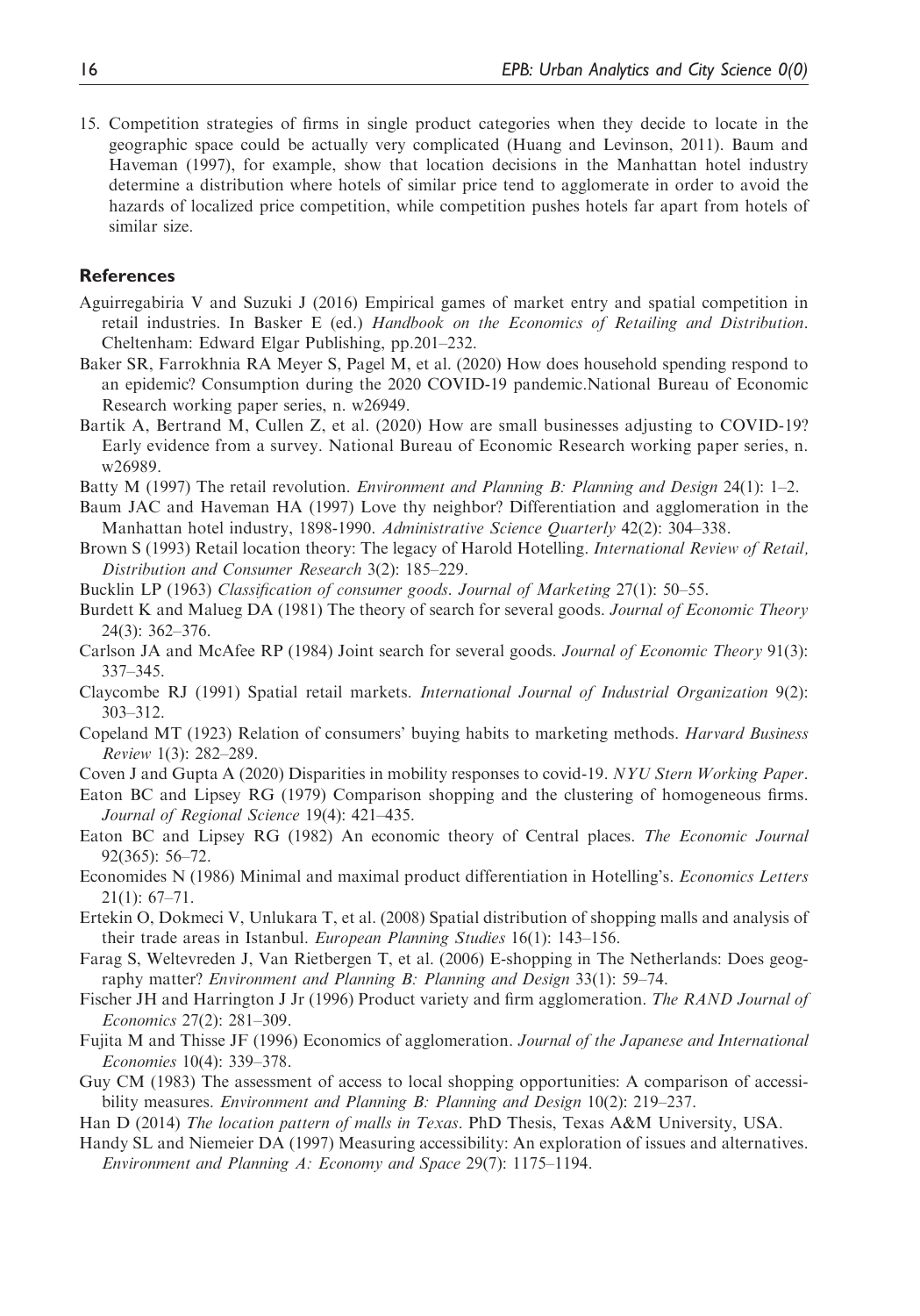- Holton RH (1958) The distinction between convenience goods, shopping goods and specialty goods. Journal of Marketing 23(1): 53–56.
- Huang A and Levinson D (2011) Why retailers cluster: An agent model of location choice on supply chains. Environment and Planning B: Planning and Design 38(1): 82–94.
- Kang CD (2015) The effects of spatial accessibility and centrality to land use on walking in Seoul, Korea. Cities 46: 94–103.
- Konishi H (2005) Concentration of competing retail stores. Journal of Urban Economics 58(3): 488–512.
- Koster H and Pasidis IN (2019) Shopping externalities and retail concentration: Evidence from Dutch shopping streets. Journal of Urban Economics 114: 103194.
- Lambiri D, Faggian A and Wrigley N (2017) Linked-trip effects of 'town-Centre-first' era foodstore development: An assessment using difference-in-differences. Environment and Planning B: Urban Analytics and City Science 44(1): 160–179.
- McLafferty SL and Ghosh A (1986) Multipurpose shopping and the location of retail firms. Geographical Analysis 18(3): 215–226.
- Meltzer R and Schuetz J (2012) Bodegas or Bagel shops? Neighborhood differences in retail and household services. Economic Development Quarterly 26(1): 73–94.
- O'Kelly ME (1999) Trade-area models and choice-based samples. Methods. Environment and Planning A: Economy and Space 31(4): 613–627.
- Omer I (2005) How ethnicity influences residential distributions: an agent-based simulation. Environment and Planning B: Planning and Design 32(5): 657–672.
- Oppewal H and Holyoake B (2004) Bundling and retail agglomeration effects on shopping behavior. Journal of Retailing and Consumer Services 11(2): 61–74.
- Porta S, Strano E, Iacoviello V, et al. (2009) Street centrality and densities of retail and services in Bologna, Italy. Environment and Planning B: Planning and Design 36(3): 450–465.
- Porta S and Scheurer J (2006) Centrality and connectivity in public transport networks and their significance for transport sustainability in cities. World Planning Schools Congress 13–16.
- Schulz N and Stahl K (1996) Do consumers search for the highest price? Oligopoly equilibrium and monopoly optimum in differentiated-products markets. The RAND Journal of Economics 27(3): 542–562.
- Seim K (2006) An empirical model of firm entry with endogenous product-type choices. The RAND Journal of Economics 37(3): 619–640.
- Sevtsuk A (2014) Location and agglomeration: The distribution of retail and food businesses in dense urban environments. Journal of Planning Education and Research 34(4): 374–392.
- Stahl K (1987) Therories of urban business location. In: Mills ES (ed.) Handbook of Regional and Urban Economics. New York: Elsevier BV, pp.759–820.
- Teller C and Elms JR (2012) Urban place marketing and retail agglomeration customers. Journal of Marketing Management 28(5–6): 546–567.
- Urbany JE, Dickson PR and Kalapurakal R (1996) Price search in the retail grocery market. Journal of Marketing 60(2): 91–104.
- Waldfogel J (2008) The median voter and the median consumer: Local private goods and population composition. Journal of Urban Economics 63(2): 567–582.
- Weltevreden WJ and van Rietbergen T (2009) The implications of e-shopping for in-store shopping at various shopping locations in The Netherlands. Environment and Planning B: Planning and Design 36(2): 279–299.
- Wolinsky A (1983) Retail trade concentration due to consumers' imperfect information. The Bell Journal of Economics 14(1): 275–282.

Luigi Buzzacchi is full Professor at Polytechnic of Turin (Italy), where he teaches courses in Urban Economics and Industrial Organization. His research interests lie in the area of